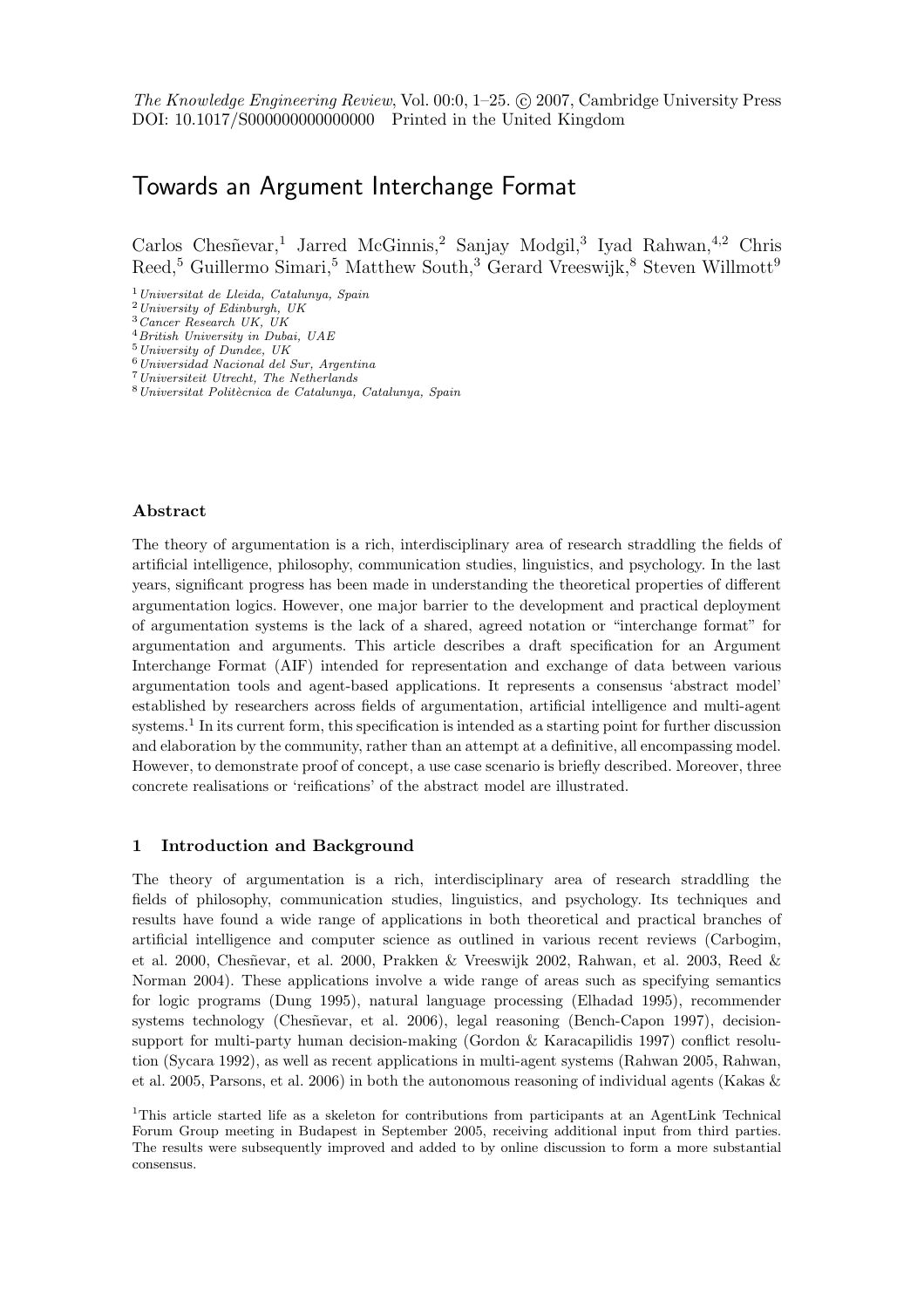Moraitis 2003) (and particularly defeasible reasoning (García & Simari 2004)), and the structure of interactions between them (McBurney & Parsons 2002).

While significant progress has been made in understanding the theoretical properties of different argumentation logics (Prakken & Vreeswijk 2002) and in specifying argumentation dialogues (McBurney & Parsons 2003), there remain major barriers to the development and practical deployment of argumentation systems. One of these barriers is the lack of a shared, agreed notation or "interchange format" for argumentation and arguments. In the last years a number of different argument mark-up languages have been proposed in the context of tools developed for argument visualisation and construction (see (Kirschner, et al. 2003) for a review). Thus, for example, the Assurance and Safety Case Environment  $(ASCE)^2$  is a graphical and narrative authoring tool for developing and managing assurance cases, safety cases and other complex project documentation. ASCE relies on an ontology for arguments about safety based on claims, arguments and evidence (Emmet & Cleland 2002). Another mark-up language was developed for Compendium,<sup>3</sup> a semantic hypertext concept mapping tool. The Compendium argument ontology enables constructing Issue Based Information System (IBIS) networks, in which nodes represent *issues, positions* and *arguments* (Conklin & Begeman 1988).

The analysis and study of human argument has also prompted the development of specialised argument mark-up languages and tools. Two particularly relevant developments in this direction are ClaiMaker (Shum, et al. 2006) and AML (Reed & Rowe 2004). ClaiMaker and related technologies (Shum et al. 2006) provide a set of tools for individuals or distributed communities to publish and contest ideas and arguments, as is required in contested domains such as research literatures, intelligence analysis, or public debate. This system is based on the ScholOnto ontology (Shum, et al. 2000), which can express a number of basic reasoning schemes (causality, support) and relationships between concepts found in scholarly discourse (e.g. similarity of ideas, taxonomies of concepts, etc.). The argument-markup language (AML) used by the Araucaria system<sup>4</sup> is an XML-based language (Reed & Rowe 2004) designed for the markup of analysed human argument. The syntax of AML is specified in a Document Type Definition (DTD) which imposes structural constraints on the form of valid AML documents. AML was primarily produced for use in the Araucaria tool, though has more recently been adopted elsewhere.

These various attempts at providing argument mark-up languages share two major limitations. Firstly, each particular language is designed for use with a specific tool (usually for the purpose of facilitating argument visualisation) rather than for facilitating inter-operability of arguments among a variety of tools. As a consequence, the semantics of arguments specified using these languages is tightly coupled with particular schemes to be interpreted in a specific tool and according to a specific underlying theory. Thus, for example, arguments in the Compendium concept mapping tool are to be interpreted in relation to a rigorous theory of issue-based information systems. Clearly, in order to enable true interoperability of arguments and argument structures we need an argument description language that can be extended beyond a particular argumentation theory, enabling us to accommodate a variety of argumentation theories and schemes. Another limitation of the above argument mark-up languages is that they are primarily aimed at enabling users to structure arguments through diagrammatic linkage of natural language sentences (Kirschner et al. 2003). Hence, these mark-up languages are not designed to process formal logical statements such as those used within multi-agent systems. For example, AML imposes structural limitations on legal arguments, but provides no semantic model. Such a semantic model is a natural requirement in order to enable the automatic processing of argument structures by software agents.

 $^{2}$ http://www.adelard.co.uk/software/asce/

<sup>3</sup> http://www.compendiuminstitute.org/tools/compendium.htm

<sup>4</sup> http://araucaria.computing.dundee.ac.uk/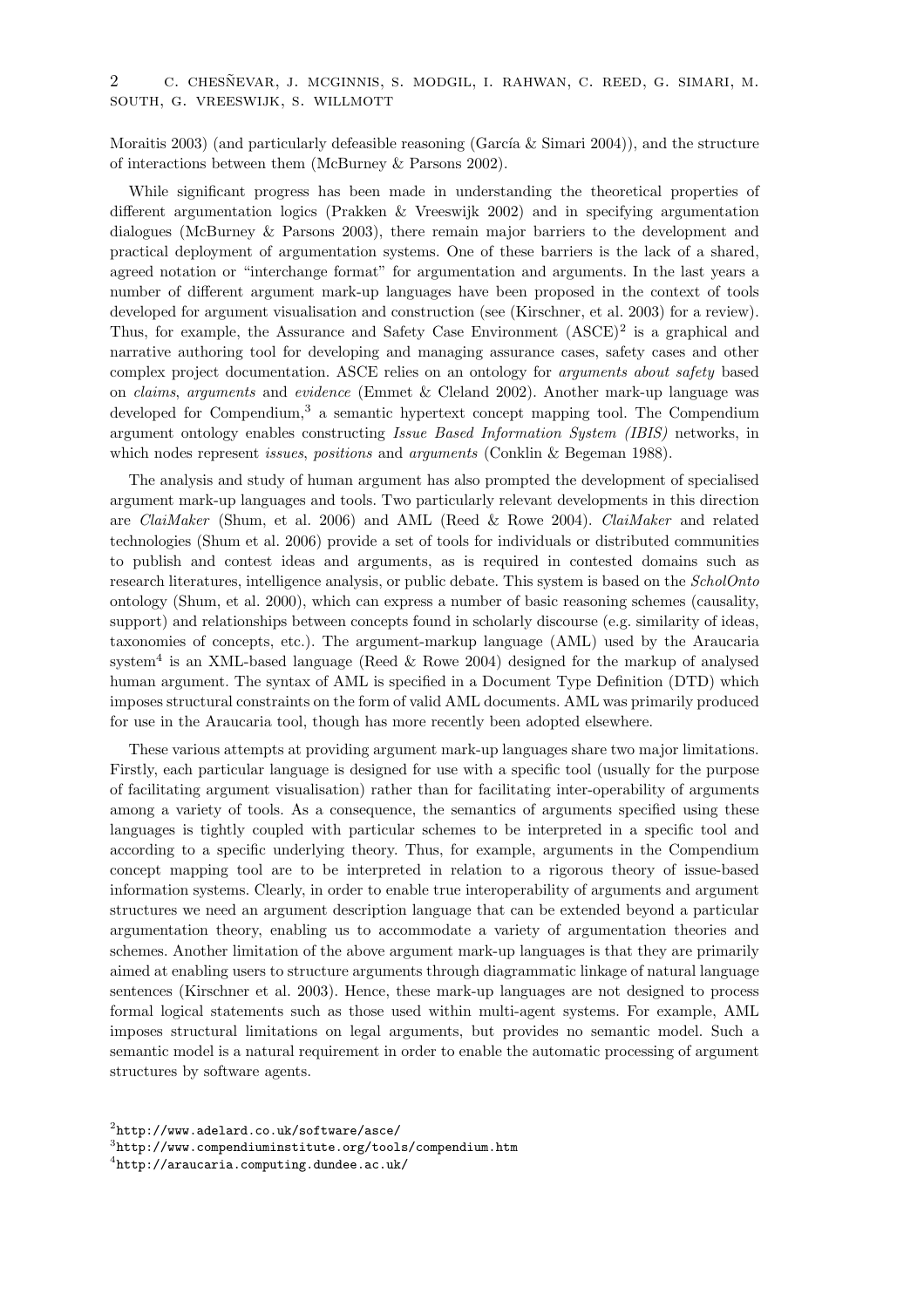#### 2 OVERALL APPROACH 3

In order to address these limitations, a group of researchers interested in 'argument and computation' gathered for a workshop<sup>5</sup> whose aim was to sketch an Argumentation Interchange Format (AIF) which consolidates –where possible– the work that has already been done in argumentation mark-up languages and multi-agent system frameworks. The main aims of the AIF were:

- to facilitate the development of (closed or open) multi-agent systems capable of argumentation-based reasoning and interaction using a shared formalism;
- to facilitate data interchange among tools for argument manipulation and argument visualization.

This article describes and analyzes the main components of a draft specification for AIF. It must be remarked that AIF as it stands represents a consensus 'abstract model' established by researchers across fields of argumentation, artificial intelligence and multi-agent systems. In its current form, this specification is intended as a starting point for further discussion and elaboration by the community, rather than an attempt at a definitive, all encompassing model. In order to demonstrate the power of the proposed approach, we describe use cases which show how AIF fits into some argument-based tools and applications. We also illustrate a number of concrete realisations or 'reifications' of the proposed abstract model.

The rest of this article is structured as follows. In Section 2 we describe our overall approach to the development of an Argument Interchange Format. The core abstract AIF model describing basic concepts and their relationships is described in Section 3. Then, in Section 4 we describe use cases illustrating how AIF fits into some argument-based tools and applications in the context of the ASPIC project.<sup>6</sup> Section 5 then describes three particular reifications/syntaxes instantiating the model described in Section 3. Finally, Section 6 presents the main conclusions obtained and discusses some open issues.

#### 2 Overall Approach

An Argumentation Interchange Format, like any other data representation, requires a well defined syntax and semantics. The syntax is required as a concrete representation of statements relating to arguments, and the semantics conveys the meaning of statements made using the syntax. However, beyond this basic requirement, there are a wide range of approaches which could be taken for defining both syntax and semantics. In particular, semantics may be explicit (using some previous formal notation with its own syntax and semantics) or implicit (hard coded into a piece of software which subsequently behaves in a given way for each combination of inputs), machine readable or targeted at a human audience (written notes for human consumption), formal or informal, etc. Further questions arise as to whether there should be one single AIF format defined, whether variations should be allowed for, how extensions should be dealt with, etc. Given this range of possibilities the approach taken in this document adheres to the following overall principles:

- Machine readable syntax: AIF representations are specifically targeted at machine read/write operations rather than human level documentation. While using formats which are human readable is desirable  $(e.g.,$  for debugging purposes), the primary aim of the format is data interchange between software systems.
- Explicit and (where possible) machine processable semantics: The semantics of AIF statements are to be stated explicitly in specification documents, so that such statements can be implemented by multiple tool/system providers. Secondly, where possible, the nature of the semantic definition should enable the implementation of processing tools such as reasoners (e.g., using some existing logical framework).

<sup>5</sup>AgentLink Technical Forum Group meeting, Budapest, Hungary, September 2005. 6 http://www.argumentation.org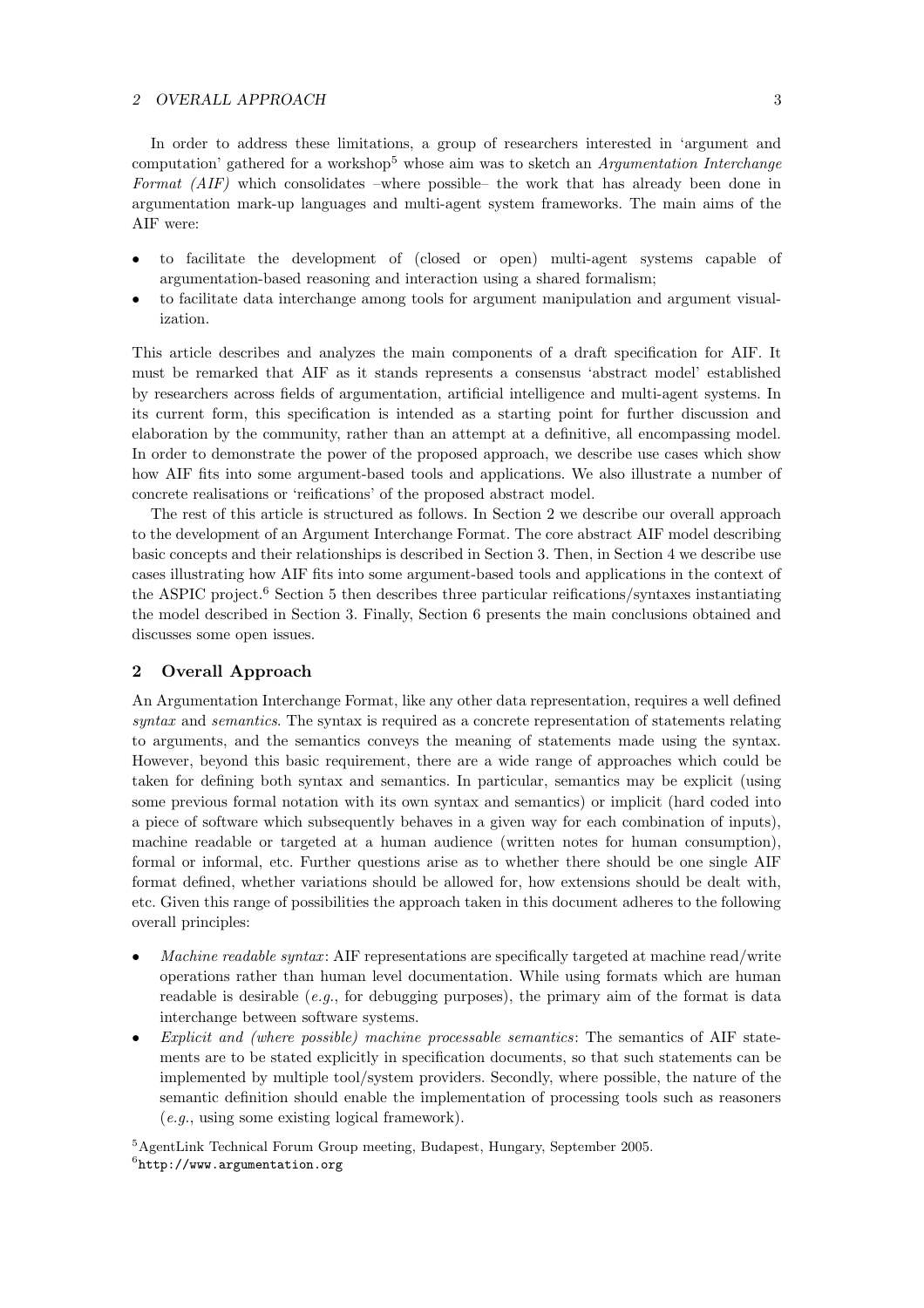- Unified abstract model, multiple reifications: the AIF should be defined in terms of: 1) an abstract model characterising the concepts which could be expressed in an AIF and their relationship to one other, and 2) a set of concrete reifications/concrete syntaxes which instantiate these concepts in a particular syntactic formalism (such as XML, Lisp-like Sexpressions, etc.). That way, interoperability may still be facilitated by similarities at the abstract level even when dealing with different computational environments with particular syntactic requirements.
- Core concepts, multiple extensions: recognizing that different applications may require statements about a wide array of different argumentation related concepts, the AIF will be structured as a set of *core concepts*  $(i.e., those likely to be common to many applications)$ and extensions (those which are specialist to particular domains or types of applications). It is anticipated that: 1) the core will evolve over time as consensus changes on what is central and applications generate experience, and that 2) extensions could be generated by any user of the AIF and, if they turn out to be particularly useful, would be shared amongst large groups of users (potentially also being merged into the core).

# 3 Abstract Model / Core Ontology

The foundation for the AIF model is given by a set of definitions for high-level concepts related to argumentation which may need to be represented in the proposed format. These concepts are gathered into three main groups:

- 1. Arguments and Argument Networks: the core ontology for argument entities and relations between argument entities with the purpose of reification in an AIF (see Section 3.2).
- 2. Communication: the core ontology for items which relate to the interchange of arguments between two or more participants in an environment, including locutions and protocols (see Section 3.4).
- 3. Context: the core ontology for items associated with environments in which argumentation may take place. These include participants in argument exchanges (agents), theories contained in the environment that are used for argumentation, and other aspects which may affect the meaning of arguments/communication of arguments (see Section 3.5).

In the next subsections an overview of the above concepts is given. Definitions are drawn from existing theories when possible, but may diverge where alignment among theories is needed. The relationships between these groups of concepts are shown in Fig. 1.

# 3.1 The Notion of Argument

Before proceeding with these definitions, it is worth noting that we will not take a position on the precise definition of the notion of "argument" itself, even though later sections do provide structures for describing argument. The reason for this is that initially we found it too difficult to select a single definition acceptable to all. We contend that progress on such a definition might be better made once some consensus is reached on the necessary lower level concepts. A useful starting point for understanding philosophical notions of argument can however be found in David Hitchcock's input to the original AIF meeting.<sup>7</sup>

# 3.2 Arguments / Argument Networks

The following section defines the top level concepts to be considered for an ontology of arguments and relationships between arguments.

# $^{7}$ http://www.x-opennet.org/aif/Inputs/aif2005\_david\_hitchcock\_1.pdf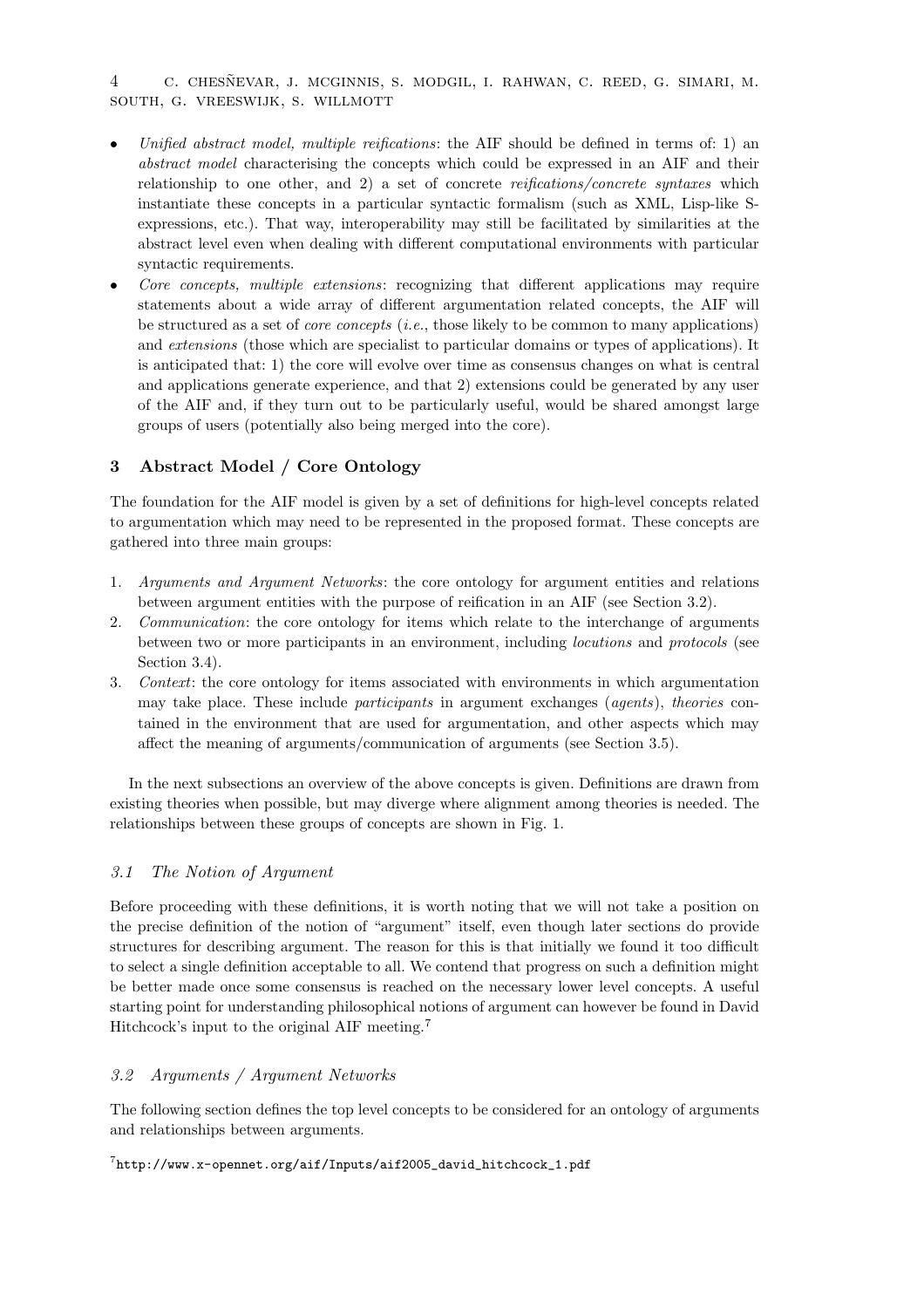

Figure 1 Overview diagram of main groups of concepts defined by the AIF Core Ontology

## 3.2.1 Concepts and Relations:

The starting point of this section is the assumption that argument entities can be represented as nodes in a directed graph (di-graph). This di-graph is informally called an argument network (AN). An example of an AN is displayed in Fig. 3. The rationale for not restricting ourselves to directed acyclic graphs (DAGs) or even trees is that argumentation formalisms vary to a great extent. A number of formalisms allow for cycles where others forbid them explicitly. One of our basic assumptions is that the core ontology should cater for these differences, and should be able to capture extreme cases.

#### 3.2.2 Nodes

There are two kinds of nodes, namely information nodes (I-nodes) and scheme application nodes or scheme nodes (S-nodes) for short (see Fig. 2).

Whereas I-nodes relate to content and represent claims that depend on the domain of discourse, S-nodes are applications of schemes. Such schemes may be considered as domain-independent patterns of reasoning (which resemble rules of inference in deductive logics but broadened to include non-deductive logics that are not restricted to classical logical inference). The present ontology deals with three different types of schemes, namely inference schemes, preference schemes and conflict schemes. Potentially, other scheme types could exist, such as evaluation schemes and scenario schemes, which will not be addressed further here. Notice that presumptive argumentation schemes, such as those presented by Walton (Walton 1996), constitute a subset of the set of possible inference schemes.

If a scheme application node is an application of an inference scheme it is called a rule of inference application node (RA-node). If a scheme application node is an application of a preference scheme it is called a preference application node (PA-node). Similarly, if an S-node is an application of a conflict scheme, it is called a conflict application node (CA-node). Informally, RA-nodes can be seen as applications of (possibly non-deductive) rules of inference, whereas CAnodes can be seen as applications of criteria (declarative specifications) defining conflict, which may be logical or non-logical. PA-nodes, on the other hand, are applications of (possibly abstract) criteria of preference among evaluated nodes.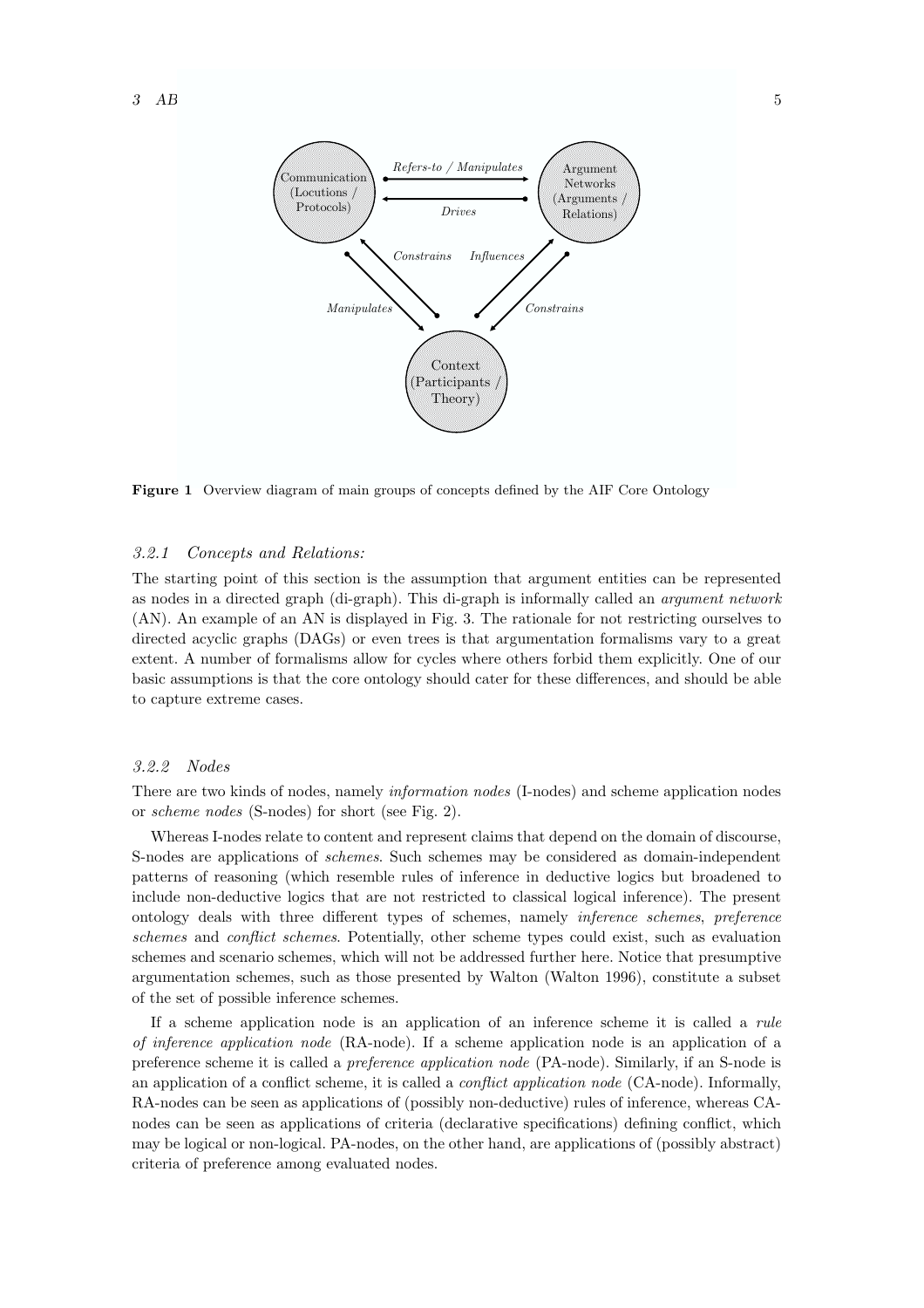

6 c. chesnevar, j. mcginnis, s. modgil, i. rahwan, c. reed, g. simari, m. south, g. vreeswijk, s. willmott

Figure 2 Concepts and relations for an ontology of arguments

#### 3.2.3 Node Attributes

Nodes may possess different attributes such as title, text, creator, type (e.g. decision, action, goal, belief), creation date, evaluation (or strength, or conditional evaluation table), acceptability, and polarity (e.g. values such as "pro" or "con"). These attributes may vary and are not part of the core ontology. The term "conditional evaluation table" is inspired by its Bayesian analogue named "conditional probability table" (CPT), and may be used to capture information useful in evaluating individual arguments or groups of arguments. Most attributes are proper, that is, essential to the node itself, while others are derived. It is imaginable that a derived attribute such as acceptability may be obtained from node-specific attributes through calculation. In this case, the acceptability of an argument may be obtained from evaluation through mechanical inference.<sup>8</sup>

# 3.2.4 Edges

In the context of a graph representing argument-based concepts and relations, a node  $A$  is said to support node  $B$  if and only if there is an edge running from  $A$  to  $B$ . Edges do not need to be explicitly marked, labelled, or otherwise supplied with semantic pointers. If desired, edge types can be inferred from the nodes they connect. Basically there are two types of edges, namely scheme edges and data edges. Scheme edges emanate from S-nodes and are meant to support conclusions that follow from the S-node. These conclusions may either be I-nodes or S-nodes. Data edges emanating from I-nodes, on the other hand, necessarily end in S-nodes, and are meant to supply data, or information to scheme applications. In this way, we can speak of I-to-S

<sup>8</sup>There are voices that advocate dropping derived node attributes altogether, for different algorithms may assign different values for such attributes to arguments within one and the same argument network.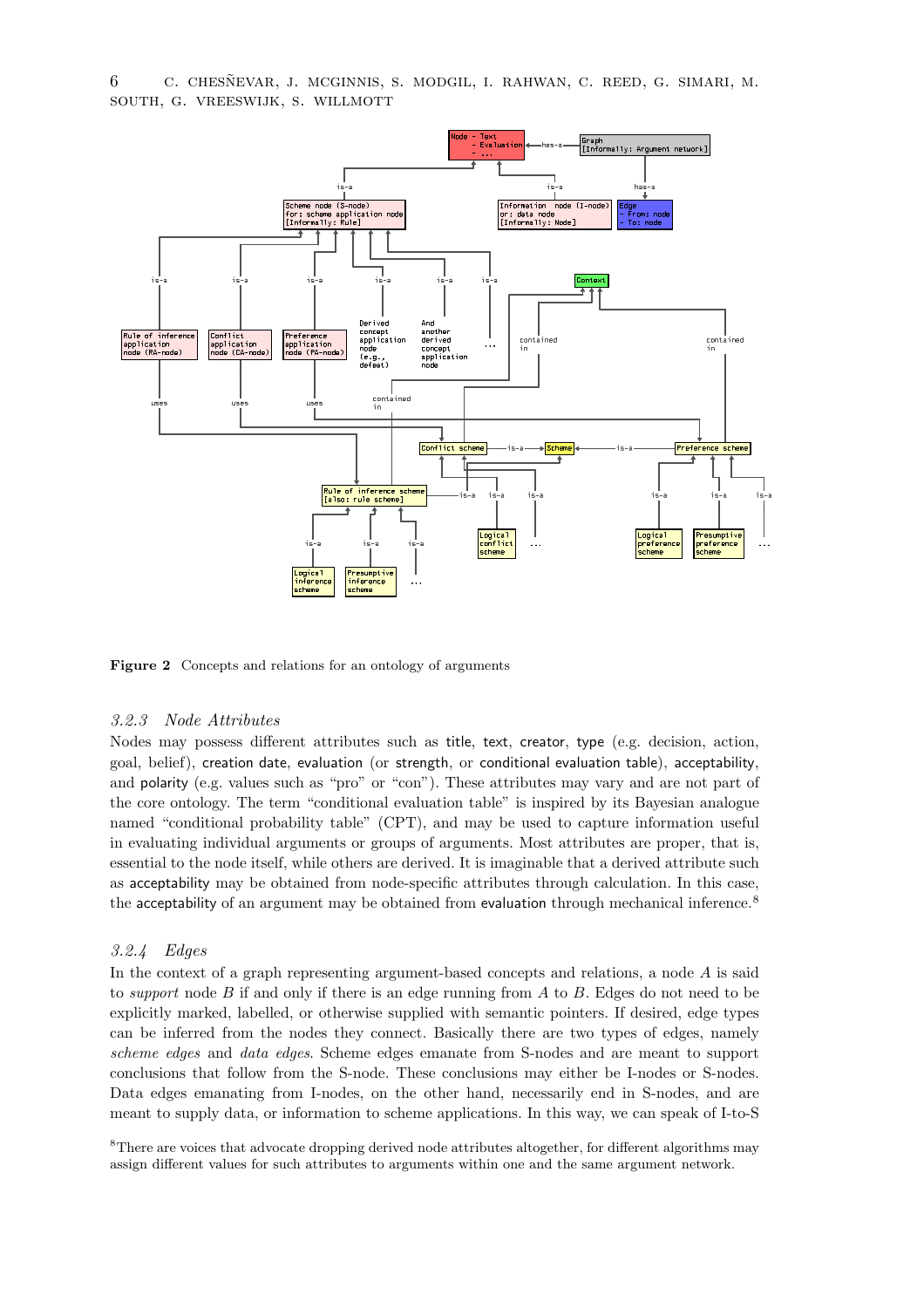#### 3 ABSTRACT MODEL / CORE ONTOLOGY 7

|                     | to <i>I-node</i>   | to $RA$ -node     | to PA-node           | to CA-node                  |
|---------------------|--------------------|-------------------|----------------------|-----------------------------|
| from <i>I-node</i>  |                    | I-node data used  | I-node data used in  | I-node data in conflict     |
|                     |                    | in applying an    | applying a           | with information in node    |
|                     |                    | inference         | preference           | supported by CA-node        |
| from RA-node        | inferring a        | inferring a       | inferring a          | inferring a conclusion in   |
|                     | conclusion in the  | conclusion in the | conclusion in the    | the form of a conflict def- |
|                     | form of a claim    | form of an        | form of a preference | inition application         |
|                     |                    | inference         | application          |                             |
|                     |                    | application       |                      |                             |
| from PA-node        | applying a         | applying a        | meta-preferences:    | preference application in   |
|                     | preference over    | preference over   | applying a           | supporting PA-node in       |
|                     | data in I-node     | inference         | preference over      | conflict with preference    |
|                     |                    | application in    | preference           | application in PA-node      |
|                     |                    | RA-node           | application in       | supported by CA-node        |
|                     |                    |                   | supported PA-node    |                             |
| from <i>CA-node</i> | applying conflict  | applying conflict | applying conflict    | showing a conflict holds    |
|                     | definition to data | definition to     | definition to        | between a conflict defini-  |
|                     | in I-node          | inference         | preference           | tion and some other piece   |
|                     |                    | application in    | application in       | of information              |
|                     |                    | RA-node           | PA-node              |                             |

Table 1 Semantics of support for node-to-node relationships in an argument network

edges ("information," or "data" supplying edges), S-to-I edges ("conclusion" edges) and S-to-S edges ("warrant" edges).

Table 1 summarises the relations associated with the semantics of support. Notice that I-to-I edges are forbidden, because I-nodes cannot be connected without an explanation for why that connection is being made. There is always a scheme, justification, inference, or rationale behind a relation between two or more I-nodes that is captured in some form of S-node. Moreover, only I-nodes can have zero incoming edges, as all S-nodes relate two or more components (for RAnodes, at least one antecedent is used to support at least one conclusion; for PA-nodes, at least one alternative is preferred to at least one other; and for CA-nodes, at least one claim is in conflict with at least one other).

Some further explanation is required with regard to S-to-S edges. These allow us to represent what might more properly be considered as modes of 'meta-reasoning'. For example, RA-to-RA and RA-to-PA edges might indicate some kind of meta-justification for application of an inference rule or particular criterion for defining preferences. Some instances of Toulmin backings (Toulmin 1958), for example, could most accurately be captured through the use of RA-to-RA links. An RA-to-CA node could encode some rationale for why two I-nodes are in conflict. For example, that each I-node specifies two alternative actions for realising a goal (in which case arguments supporting each action are considered to be in conflict). Of course, once we consider these forms of meta-reasoning, then this paves the way for 'meta-argumentation' in that two preference applications might be in conflict (PA-to-CA and CA-to-PA), requiring the definition of a preference between preference applications (PA-to-PA) (Modgil 2006).

To distinguish scheme edges from data edges in diagrams, edges that emanate from S-nodes may be supplied with a closed arrowhead at the end, while edges that emanate from I-nodes may be supplied with an open arrowhead at the end. Edges may be further classified into different categories, such as support edges (that are associated or "coloured" by the scheme of the S-node they are connected to; for S-to-S edges, the nodes that they emanate from), inference edges (those edges that are connected to a RA-node, shown in black in Fig. 3), and attack edges (edges that are connected to a PA-node, shown in red in Fig. 3).<sup>9</sup> Marking edges and applying arrowheads to edges is not part of the ontology but only meant to help human beings in its interpretation.

<sup>9</sup>Note that in the colour printed version of the document different colours are visible for edges for clarity – however, they are not essential to interpretation.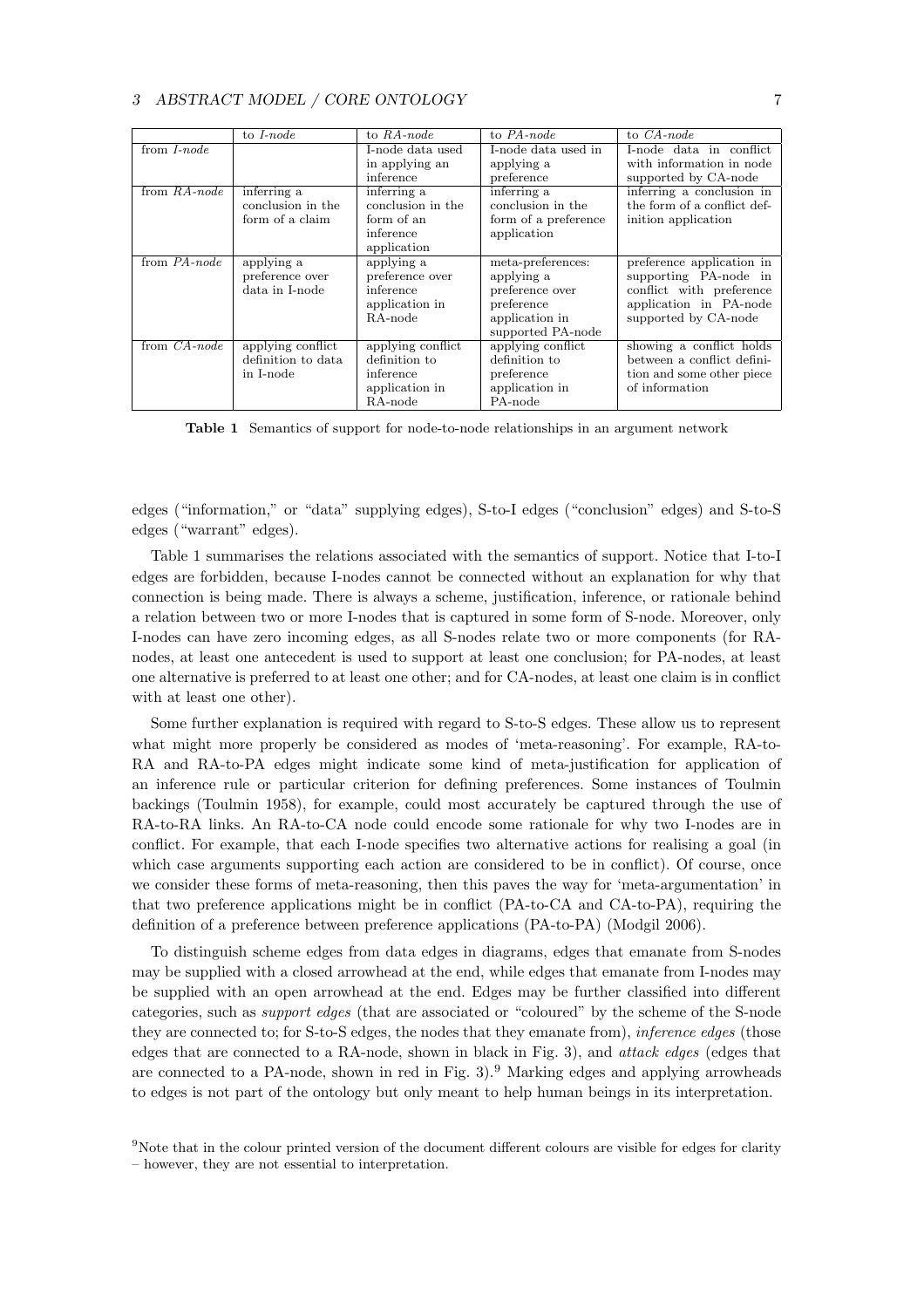

Figure 3 Sample argument network.

# 3.2.5 Derived concepts

Concepts from an extension ontology, in particular concepts such as rebut, undercut, attack, defeat and *defend* can in principle be derived from the concepts in the diagram that is displayed in Fig. 2. Thus, an argument qualified with derived concepts can in principle be described in terms of basic concepts in a mechanical manner. Nevertheless, such derived concepts may still have an important place that should be respected by their inclusion in a suitable extension ontology (see further discussions in Section 6).

# 3.3 Examples

This section presents three examples: an abstract example that shows most of the features of the ontology, a translation of Toulmin's scheme, and a simple concrete example.

# 3.3.1 Abstract example of an argument network

An abstract example of an argument network is displayed in Fig. 3. This network contains eleven I-nodes, namely I-node1,. . . , I-node11 and six rule application nodes, namely RA-node1, RA-node2, RA-node3, RA-node4, PA-node1, and PA-node2. This abstract example is meant to demonstrate the flexibility of the core ontology, stretching the limits of the model. Obviously, many existing argument formalisms would not support the constructions shown in this example. Some observations that can be drawn from the diagram are:

- 1. The main claim is supported by two inference applications, two preference applications, and one conflict application.
- 2. I-node4 shows that our model allows for multiple node references. Thus, nodes may be referred to more than once. Consequently, argument networks are not restricted to treelike structures as those used for modelling argument games or dialectical proof procedures (Amgoud & Cayrol 2002).
- 3. The two inference applications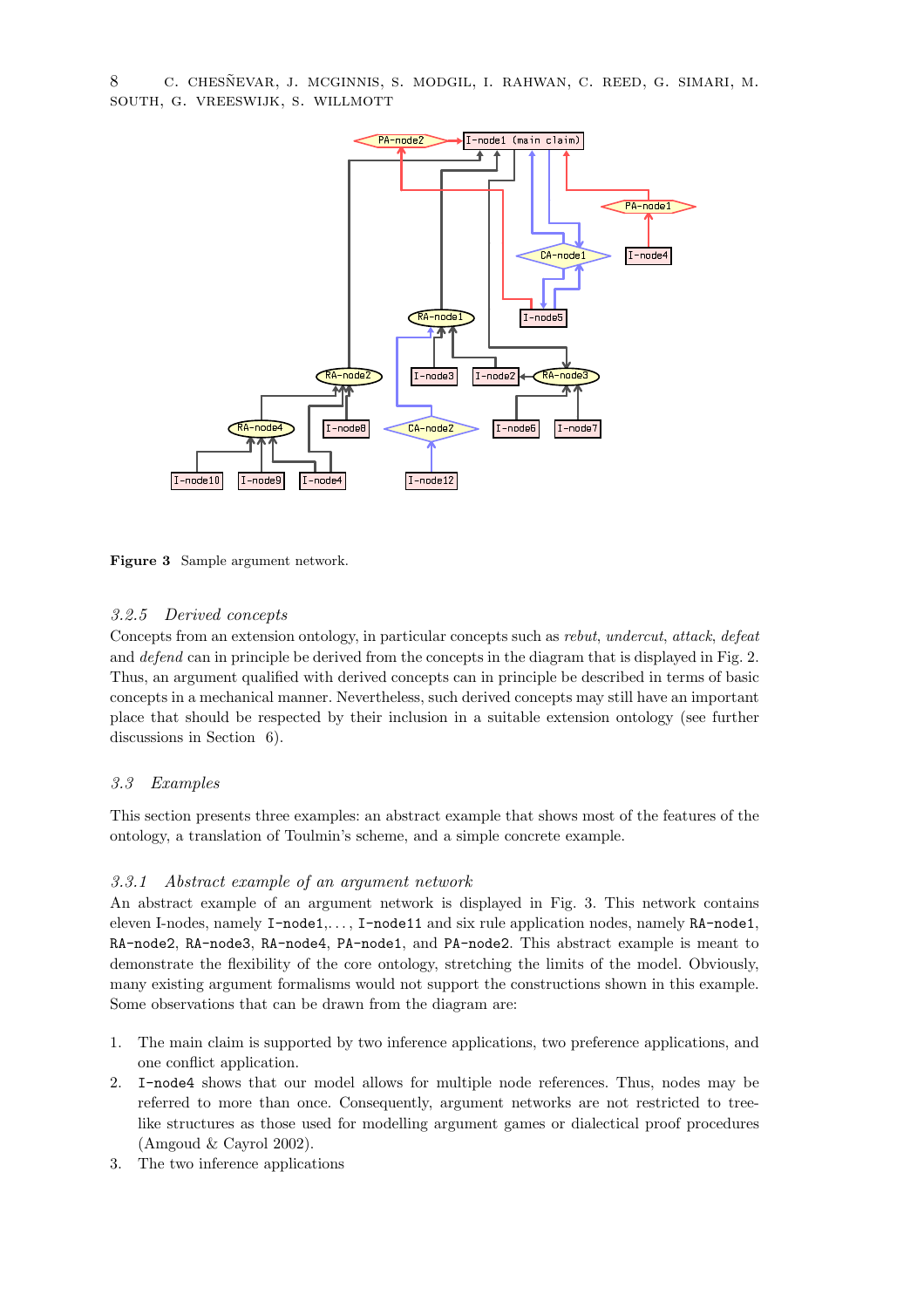

Figure 4 Toulmin scheme conceptualised as an argument network

```
I-node2, I-node3 −(RA-node1)→ I-node1 (main claim)
I-node1, I-node6, I-node7 −(RA-node3)→ I-node2
```
show that in theory, cycles may occur.

- 4. CA-node1 links and supports both I-node1 and I-node5 reflecting the symmetrical nature of the conflict (commonly known as a rebut attack in the literature). Also, PA-node2 emanating from I-node5 and supporting I-node1 indicates a preference for the former over the latter. One might therefore obtain the derived relationship that I-node5 defeats I-node1, given that it conflicts with (attacks) and is preferred to I-node1.
- 5. RA-node1 is asymmetrically attacked by I-node12 via CA-node2. An attack on an inference application is often referred to as an undercut (Pollock 1987). On the other hand a CA-node may also asymmetrically support (i.e., attack) an I-node. Such attacks are also referred to as undercuts in the literature (e.g., in (Prakken & Sartor 1997) an argument A undercuts another argument  $A'$  if A proves (claims) what was assumed unprovable by  $A'$ ).

#### 3.3.2 Argumentation à la Toulmin: an example

The scheme presented by Stephen Toulmin (Toulmin 1958) has been very influential in the computational modelling of argument. In its simplified form, Toulmin's scheme consists of six essential elements, namely data  $(D)$ , warrant  $(W)$ , backing  $(B)$ , qualifier  $(Q)$ , rebuttal  $(R)$  and claim  $(C)$ . These elements are usually depicted as follows:

$$
D \longrightarrow Q, C
$$
  
\n| |  
\nsince W unless R  
\n|  
\nB

A (somewhat liberal) translation of this scheme into our AIF format is displayed in Fig. 4. The shadow-encircled nodes together relate to the original backing B. Notice that in Fig. 4, R (rebuttal) attacks C (claim) rather than W (warrant). It is not clear from "The Uses of Argument" (Toulmin 1958) whether R should attack C or W. In our approach to AIF we have chosen the latter. Nevertheless, R can reasonably be taken to attack  $C$ , to support not- $C$ , to attack W, or to attack an implicit warrant. In this particular case our AIF approach does not advocate a specific mechanism for such translation, but merely that any of those translations should be representable in the present ontology.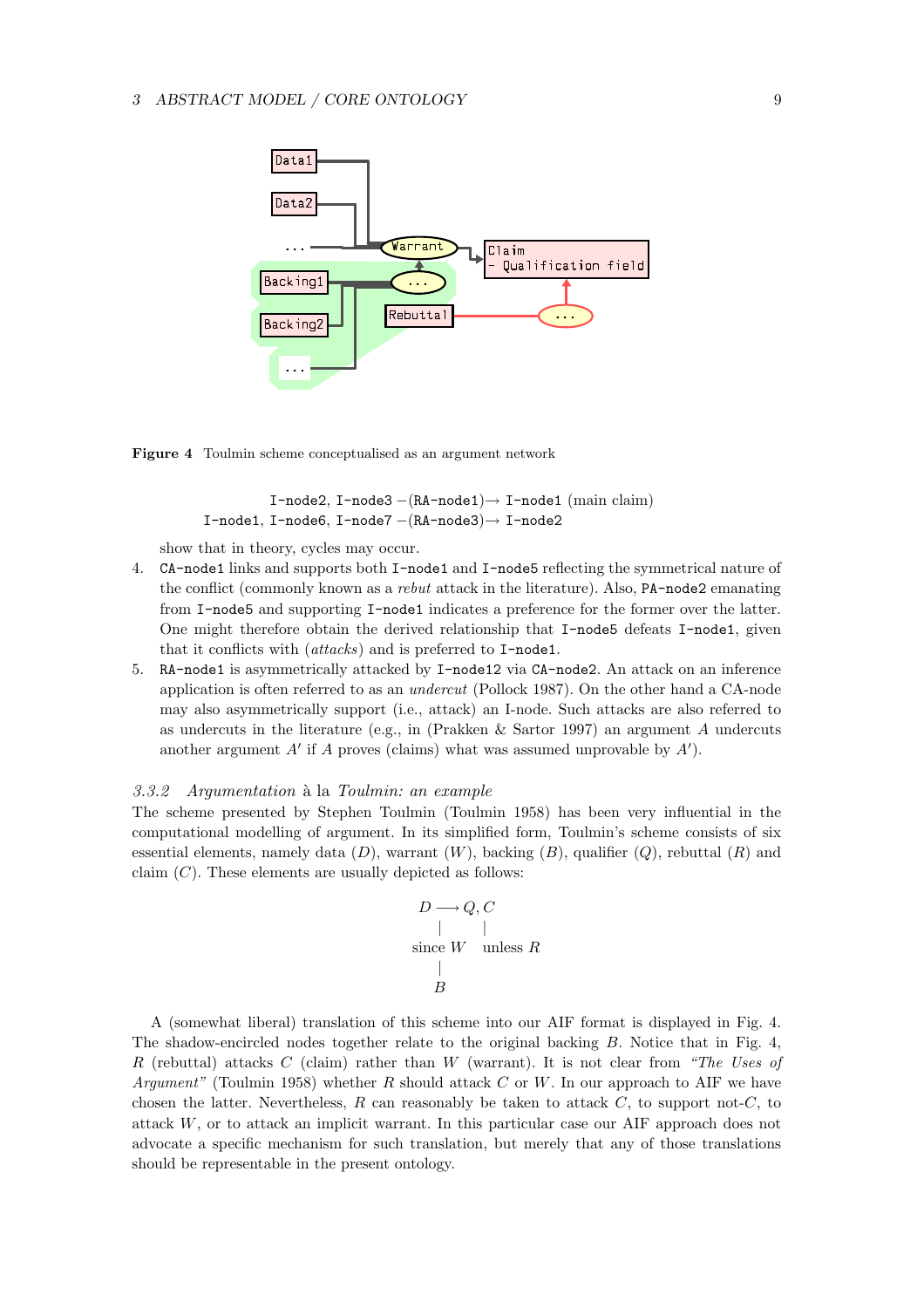#### 3.3.3 A concrete and simple example

In Fig. 5 we show a concrete and simple example of an argument network for handling the well-known AI example of modelling the flying abilities of birds and penguins, and reasoning about whether a particular penguin opus can fly. In this case there are two arguments, one for  $fly(opus)$  and one for  $^*fly(opus)$ , where "~" stands for negation.



Figure 5 Modelling arguments "pro" and "con" flying abilities in birds: a concrete example of an argument network.

The argument for ~flies(opus) is composed of one scheme-application, namely Modus Ponens (MP). A simplistic version of MP reads as follows: if there are two information nodes  $A(x)$  and  $A(x)-\frac{B(x)}{b}$  then conclusively infer  $B(x)$ . The argument for flies(opus) is composed of one scheme-application, namely defeasible Modus Ponens (dMP). A simplistic version of dMP reads as follows: If there are two information nodes  $A(x)$  and  $A(x)$ -(qualifier)->B(x) then defeasibly  $\inf$ er B(x). The conflicting nodes flies(opus) and  $\tilde{\ }$ flies(opus) are related by an intermediate CA-node linking the conflicting nodes in both directions. The argument for ~flies(opus) is conclusive and therefore preferred to (and so defeats) the argument for flies(opus). Hence the intermediate PA-node linking "flies(opus) to flies(opus).

## 3.4 Communication: Locution / Protocols

The second group of concepts correspond to those which concern communication in the context of argumentation, for example, concepts which capture:

- The utterance of a statement by an agent containing an argument or argument network.
- A sequence of legal statements making reference to arguments/argument networks which could be made by a set of agents in order to make a decision or reach some other goal.

In turn, as with arguments/argument networks, communication also takes place in a context, elements of which may affect the interpretation of statements (such as references to the participants in a dialogue, the ontologies applying, the semantic models adopted, etc.). In this setting two main elements can be identified: locutions, which are individual words, phrases or expressions uttered by an agent, and interaction protocols, which are defined by sequences of locutions involving one or more (usually at least two) agents and normally designed to achieve a specific goal (such as reaching an agreement or giving information). Although locutions provide the basic building blocks of protocols, it is important to note that there are different "schools of thought" on how the semantics for locutions and protocols should be defined in terms of one another. One approach, such as FIPA ACL (FIPA 2001), holds that semantics are attributed to individual locutions; and the semantics of a protocol are a compound of the semantics of individual locutions. Another approach holds that the semantics of locutions vary depending on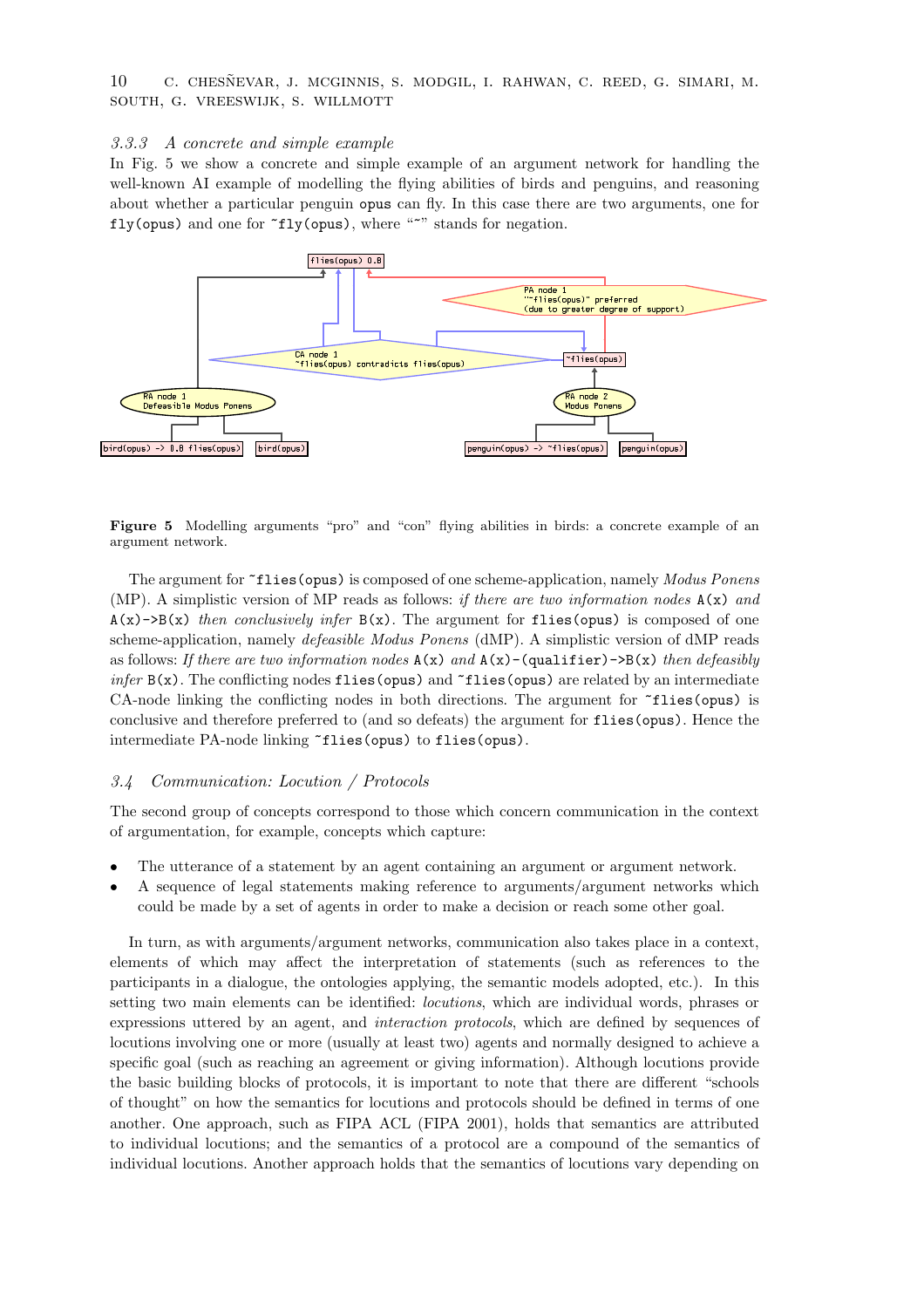their context (e.g. the commitments made thus far) and hence their place in a particular protocol (Maudet & Chaib-draa 2003, Reed 2006).

#### 3.4.1 Locutions

A rich literature exists on locutions of various types and their semantics. In terms of general agent communication, languages such as FIPA-ACL and KQML define sets of general locutions such as *inform, request, query, tell* and so on, each with an associated formal logical semantics. However, while these languages may provide useful resources, it is also clear from more specific argumentation literature that the types of locutions which occur frequently are more specific than (or different to) those found in FIPA-ACL/KQML. Typical examples include *assert*, *accept*, challenge, question, concede, and prefer.

While different authors use different labels for different locutions, there seem to often be similarities in semantics. Work such as that by McBurney, Parsons and Wooldridge (McBurney, et al. 2002), McBurney and Parsons (McBurney & Parsons 2002), Maudet and Chaib-draa (Maudet & Chaib-draa 2002) and McBurney, Hitchcock, and Parsons (McBurney, et al. 2005) provides a starting point for potentially determining a limited number of locutions which could form the core of an AIF, others potentially being added as extensions. In this setting, an AIF core ontology should include the generic notion of locution and distinguish a set of individual locutions, formed by a set of subclasses of the class of locutions listed at the beginning of this section. Locutions will have a number of associated properties. Based on the FIPA-ACL message structure specification (FIPA 2001), such properties might include: $^{10}$ 

- Sender : the agent uttering a locution (note that a distinction could also be made between the sender who makes an utterance and the originator(s) – an agent or group of agents responsible for generating the utterance.)
- Receiver or Receivers: Agents "hearing" an utterance (distinctions could be made between intended recipients, those intentionally made aware of the message but not the intended recipients and those who unintentionally become aware of an utterance).
- Ontologies: the ontologies which define elements of the content.
- Language: the content language used in the content part of the message (which should itself have a formal semantics).
- Protocol: the protocol a locution is part of.
- Content: the object of the locution.
- Message management elements: items such as a message-identifier, a conversation-identifier, in-reply-to field etc.

### 3.4.2 Interaction Protocols

It is possible to construct comprehensive standards of language usage for computational systems that are widely used and relatively precise. This is the case for programming language standards (such as Prolog, dialects of ADA, etc.). By contrast, in areas where standardisation of more abstract concepts is required, consensus appears to be much harder to achieve, because abstract concepts are difficult to pin down uniquely in a simple way. In this circumstance it is often expedient to define precisely a core standard, containing only those elements essential to getting the job done, and then allow extensions to this core in a controlled (but perhaps less precise) way. An example of this form of standardisation is the Process Interchange Format (PIF) which is a standard for describing processes. The PIF core contains a small number of very generic concepts at the heart of that standard allows those with specific process description needs to meet their own requirements by building on that core.

The definition of an interaction protocol language as part of an argument interchange format provides a number of advantages. If the protocol language can be used for computation then it can

 $10$ Note that additionally one could add a slot for *semantics* which points to the defined formal semantics for the locution.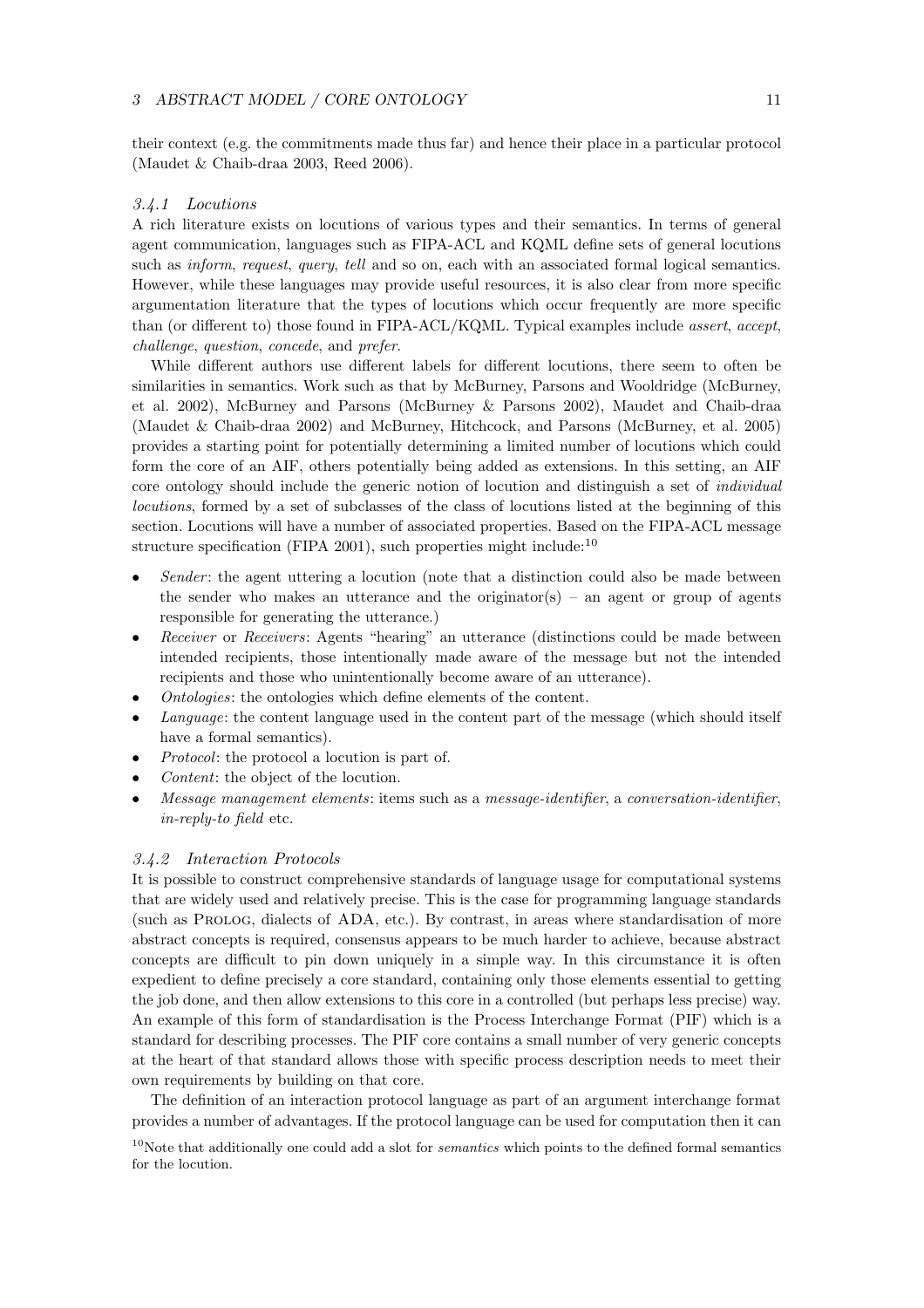|  | $Model \cong \{Clause, \ldots\}$                                                                                                   |
|--|------------------------------------------------------------------------------------------------------------------------------------|
|  | $Clause := Role::Def$                                                                                                              |
|  | $Role := a(Type, Id)$                                                                                                              |
|  | $Def \ := \ \text{Role} \mid Message \mid Def \text{ then } Def \mid Def \text{ or } Def$                                          |
|  | $Message \cong M \Rightarrow Role \mid M \Rightarrow Role \leftarrow C \mid M \Leftarrow Role \mid C \leftarrow M \Leftarrow Role$ |
|  | $C \cong Constant   P(Term, \ldots)   \neg C   C \wedge C   C \vee C$                                                              |
|  | $Type \cong Term$                                                                                                                  |
|  | $Id := Constant   Variable$                                                                                                        |
|  | $M := Term$                                                                                                                        |
|  | $Term := Constant   Variable   P(Term, )$                                                                                          |
|  | $Constant := lower case character sequence or number$                                                                              |
|  | $Variable \equiv upper case character sequence or number$                                                                          |

#### Figure 6 LCC syntax

be effectively considered to be a programming standard, and history suggests that such standards tend to be durable because they connect to practice (or fail to connect and then die cleanly). If it is also declarative –and hence independent of current fashion in low level implementation languages or basic communications protocols– then it can support formal analysis and verification more readily. In addition, the use of a high level language arguably facilitates human readability. For software engineers there is a natural notion of pattern in the design of protocols and this is one approach to extension from a core protocol syntax to a (more interesting) set of extensions via patterns.

The design and analysis of protocols is an area where traditionally computer science has helped to supply standards. For example, Figure 6 defines the syntax of the Lightweight Coordination Calculus (LCC) that uses a combination of traditional specification drawn from CCS and logic programming (for details on LCC see (Robertson 2004)). An interaction model in LCC is a set of clauses, each of which defines how a role in the interaction must be performed. Roles are described by the type of role and an identifier for the individual agent undertaking that role. The definition of performance of a role is constructed using combinations of the sequence operator ('then') or choice operator (' $or$ ') to connect messages and changes of role. Messages are either outgoing to another agent in a given role (' $\Rightarrow$ ') or incoming from another agent in a given role (' $\Leftarrow$ '). Message input/output or change of role can be governed by a constraint defined using the normal logical operators for conjunction, disjunction and negation. Notice that there is no commitment to the system of logic through which constraints are solved –on the contrary, we would expect different agents to operate different constraint solvers. Hence the standardisation in LCC is on the generic language for describing interaction (only) and in this sense it is "core." This standardisation has also added benefit of having a style of description that is close to computation (which except for the process operators is quite close to logic programming, where there already exists a successful ISO standard).

# 3.5 Context: General Context/Participants/Theory

The third group of concepts in the ontology is that of elements which form the context in which argumentation takes place. In keeping with the distinction already made between concepts for communication and those for arguments / argument networks, concepts related to context may also be usefully grouped into these two areas.

#### 3.5.1 Communication Context

Here, context captures information relevant to argument-based dialogues. These include: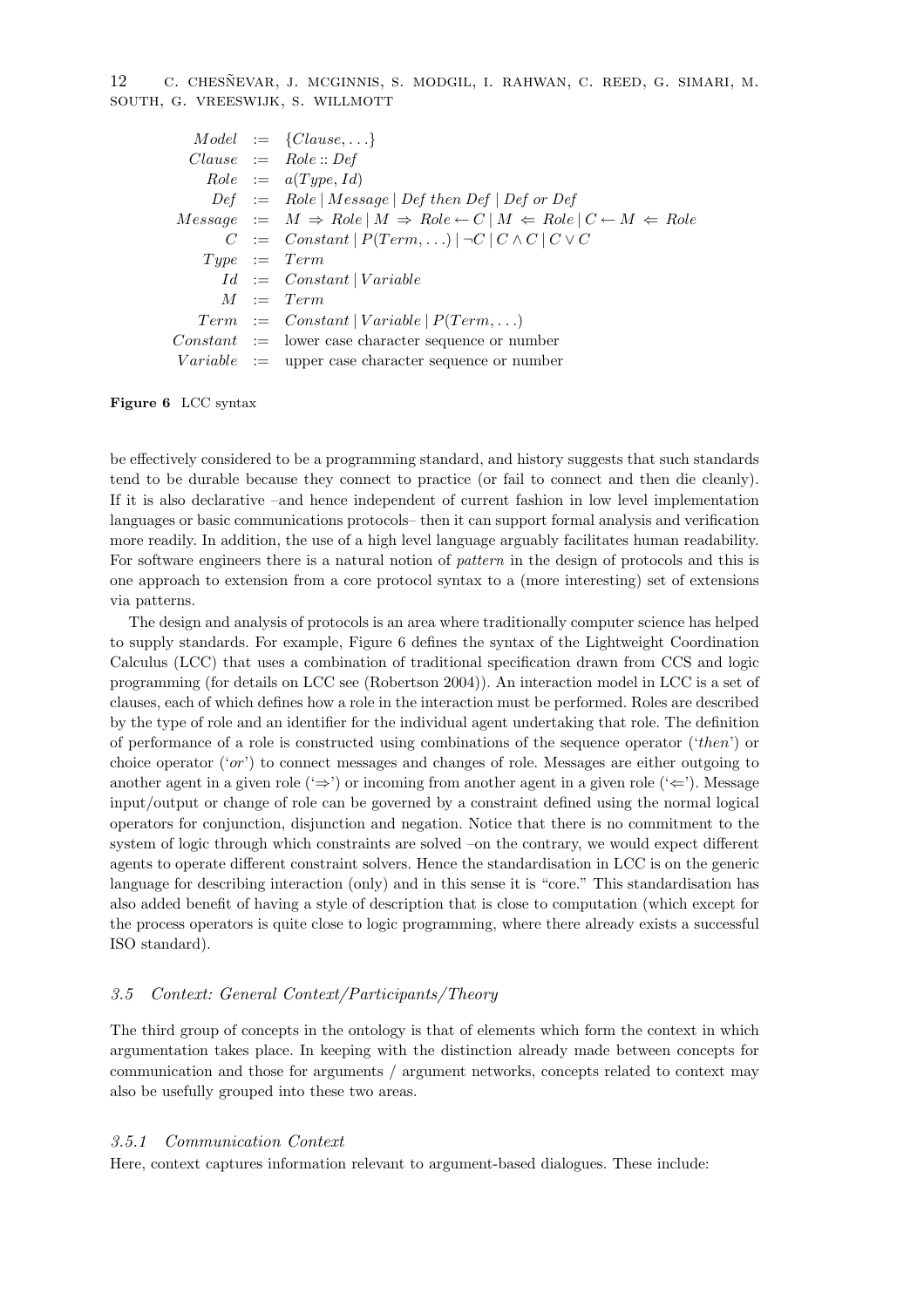## 4 SOME USE CASES FOR AIF 13

- Participants: Characterising participants in argument-based dialogues may require references to agents taking part in the dialogue, possibly including:
	- 1. Participant ID: an identifier for a participant.
	- 2. Participant role: the role of the participant in relation to the dialogue  $(e,q, p, \text{ro.})$ persuader, buyer, seller, etc.). This may influence the way dialogue proceeds.
- *Dialogue topic:* This refers to the main issue under discussion  $(e,q)$ , the question under enquiry, or resource under negotiation).
- *Dialogue type:* a reference to the type of the dialogue  $(e.g.,)$  persuasion, negotiation (Walton & Krabbe 1995)). This can be simply a name, or it can be a pointer to a more elaborate dialogue typology.
- *Background theory:* This includes statements that participants agree upon  $(e.g.,$  legal rules), and which may be used to construct arguments within the dialogue.
- Commitment stores: This is a data structure that allows agents to add and remove commitments during their dialogues (Hamblin 1970).
- Commitment rules: These are rules that specify how dialogue participants may modify the content of commitment stores.

## 3.5.2 Argument Network Context

Here, context captures information relevant to the interpretation and processing of the argument network.

- Argumentation theory rules: These are the rules that specify the way arguments are constructed and interpreted. In a way, they represent the underlying formal argumentation theory. These include:
	- 1. Inference rules: These can be thought of as the specifications of the types of inference application nodes that can be used in the argument network.
	- 2. Conflict rules: These can be thought of as domain oriented declarative specifications of the notion of conflict between two pieces of information.
	- 3. Preference rules: Similarly, these can be thought of as the specifications of the types of preference application nodes that can be used in the argument network.
- Background theory: This includes statements taken for granted  $(e.g., ]$  legal rules), and which may be used to interpret or process arguments.
- Domain ontologies: Additionally, references to ontologies could be added to interpret argument networks. For example, suppose an argument network represents claims and justifications of the medical properties of a particular drug. In order to process these arguments automatically, we may benefit from a specialised medical drug ontology while interpreting these arguments.

# 4 Some Use Cases for AIF

In this section we describe different use cases which illustrate how our AIF proposal fits into the broader landscape of tools and applications. Here we briefly present use case scenarios for an XML reification recently developed for the ASPIC (Argumentation Service Platform with Integrated Components) project.<sup>11</sup> ASPIC aims at development of theoretical models for: a) formal logic-based inference of argument; b) decision making based on arguments for and against decision options; c) protocol based use of arguments so as to enrich purposive dialogues between agents; d) integration of argumentation with machine learning. ASPIC also aims to transition the aforementioned theoretical models to rigorously engineered generic software components, and

<sup>11</sup>ASPIC (IST-002307) is an Integrated Project of the European Union's 6th Framework (www. argumentation.org).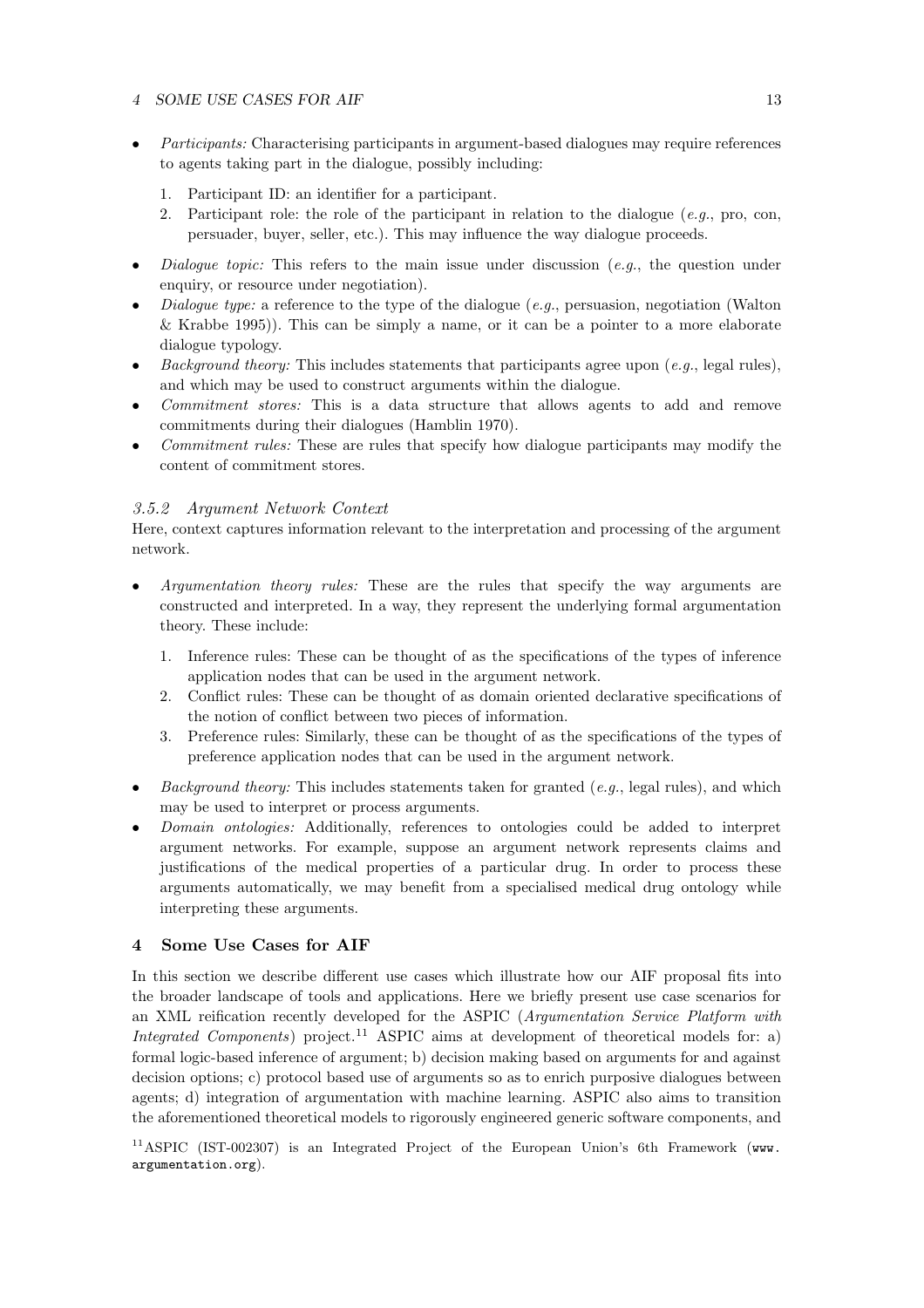provide a platform for application developers to integrate ASPIC components into stand-alone applications and agent technologies.

Currently, within the ASPIC project an inference component is available<sup>12</sup> based on a prototype developed by Gerard Vreeswijk, that is intended for deployment in agent applications and linkage to argument visualisation and editing tools. After describing the features of the inference component, we then briefly describe some use cases illustrating linkage of the component to visualisation and editing tools, and in so doing highlight requirements for a reification of the AIF concepts described in Section 3.2.

## 4.1 The ASPIC Inference Component

The ASPIC inference component can conceptually be broken down into four Argumentation Modules (ArMs) implementing:

- 1. Construction of tree structured arguments  $(\textit{ArgCon})$  from a knowledge base of facts and strict and defeasible rules.
- 2. Argument valuation  $(ArqVal)$ , currently based on the 'weakest link' principle, but intending to offer a range of additional criteria for argument strength valuation  $(e.g., 'last link').$
- 3. Definitions of argument interaction  $(A \eta \hat{I}nt)$ ; in particular *attack* and *defeat*, where the latter additionally accounts for the relative strengths of arguments.
- 4. Evaluation of the dialectical status of arguments  $(\textit{ArgStat})$  on the basis of the ways in which they interact. In particular, the component implements algorithms based on argument games for determining Dung acceptability under grounded and preferred semantics (Dung 1995).

## 4.2 Linking the Component to Argument Structuring and Visualisation Tools

A number of tools have been developed for construction and visualisation of arguments. These include:

- Diagrammatic/Graphical argument structuring and visualization tools in professional, research and pedagogic domains, focusing on the advantages argumentation brings to the process of capturing human reasoning and debate (e.g., Araucaria (Reed & Rowe 2004) and ArguMed (Verheij 1999), among others).
- Argument structuring and elicitation tools enabling users to incorporate their individual knowledge via argumentation and support users by providing access to further domain content for their arguments  $(e.g., Room\ 5 (Louis, et al. 1997))$
- Systems aiming at machine-authoring effective arguments from knowledge bases which are presented to the human user, via reasoned and persuasive explanations  $(e.a., \text{PLAID (Bench-})$ Capon & Staniford 1995)).
- Collaborative decision making tools aiming at improving deliberation amongst multiple stakeholders  $(e.g., (Conklin \& \text{Begeman 1988})).$  Essentially, these systems enable construction of argument graphs through dialectical interaction amongst multiple users. These graphs embed answers to the hows and whys behind the decisions arrived at.

A useful, unifying perspective on the above tools might be to describe them all as employing argumentation as 'a framework to support the user's interaction with knowledge'. This involves:

- 1. knowledge elicitation from the user or knowledge retrieval from an external knowledge source
- 2. enhancing the explanatory power of knowledge through argument
- 3. guidance in construction of arguments
- 4. visualisation of arguments to aid understanding of the dialectical relationships between arguments

 $12$ See http://aspic.acl.icnet.uk/ for more details.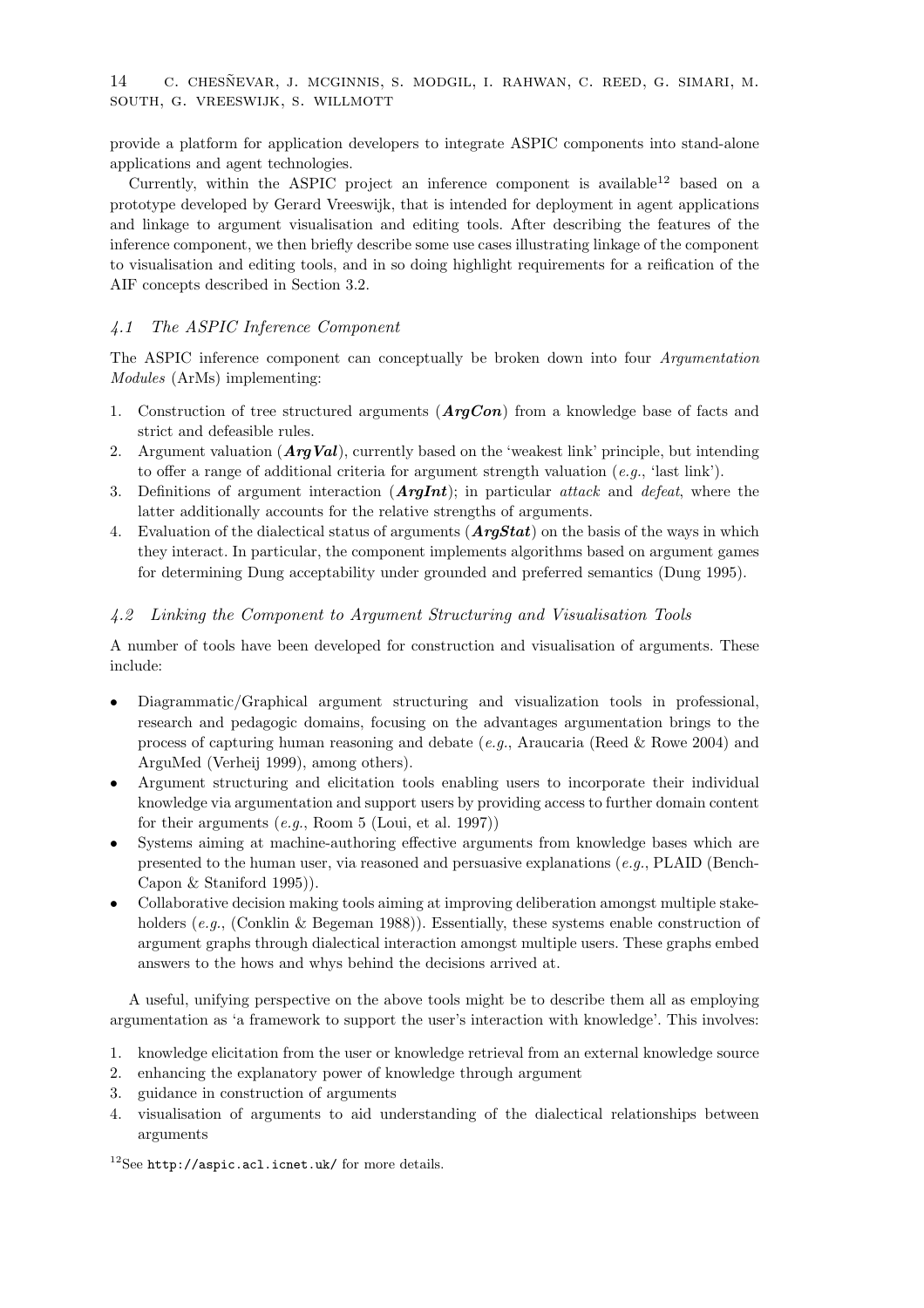

Figure 7 Linkage of Inference Component to external knowledge and Visualisation tool, illustrating representational requirements for AIF

It is in each of these areas that deployment of the inference component can enhance existing functionality and provide novel functionality. We describe some uses below, and in so doing highlight requirements for a reification of the AIF.

- Two modes of elicitation of 'atomic' knowledge for argument construction are envisaged. Firstly, retrieval from external knowledge repositories (arrow 1 in Fig. 7) including relational and deductive databases, ontologies, web-accessible knowledge services, and other agents. Visualisation and editing tools can be used to elicit entry of 'atomic argumentation knowledge' (the basic building blocks for argument construction) by a human user (arrow 2 in Fig.7). In both cases, the input must be mapped to some standard representation format for atomic argumentation knowledge which is subsequently communicated to the knowledge base (arrow 4 in Fig.7) from which  $ArgCon$  constructs arguments.
- Linkage of the  $ArgCon$  argumentation module to external knowledge bases (repositories) will facilitate argument structuring of system explanations. For example, consider an expert system that outputs an explanation (reasoning trace) of a successful PROLOG query to a PROLOG knowledge base. Linkage of this knowledge base to the  $ArgCon$  module (arrow 3), together with an appropriate mapping of the Prolog encoded knowledge to the common representation format, will facilitate the appropriate rendering of the explanation as an argument (arrow 5). Such rendering could be textual or also graphical (if linked to an argument visualization tool).
- Linkage of the  $ArgCon$  argumentation module to visualisation tools can also serve to guide users to construct valid arguments. For example, the  $A<sub>T</sub>qCon$  module can guide a user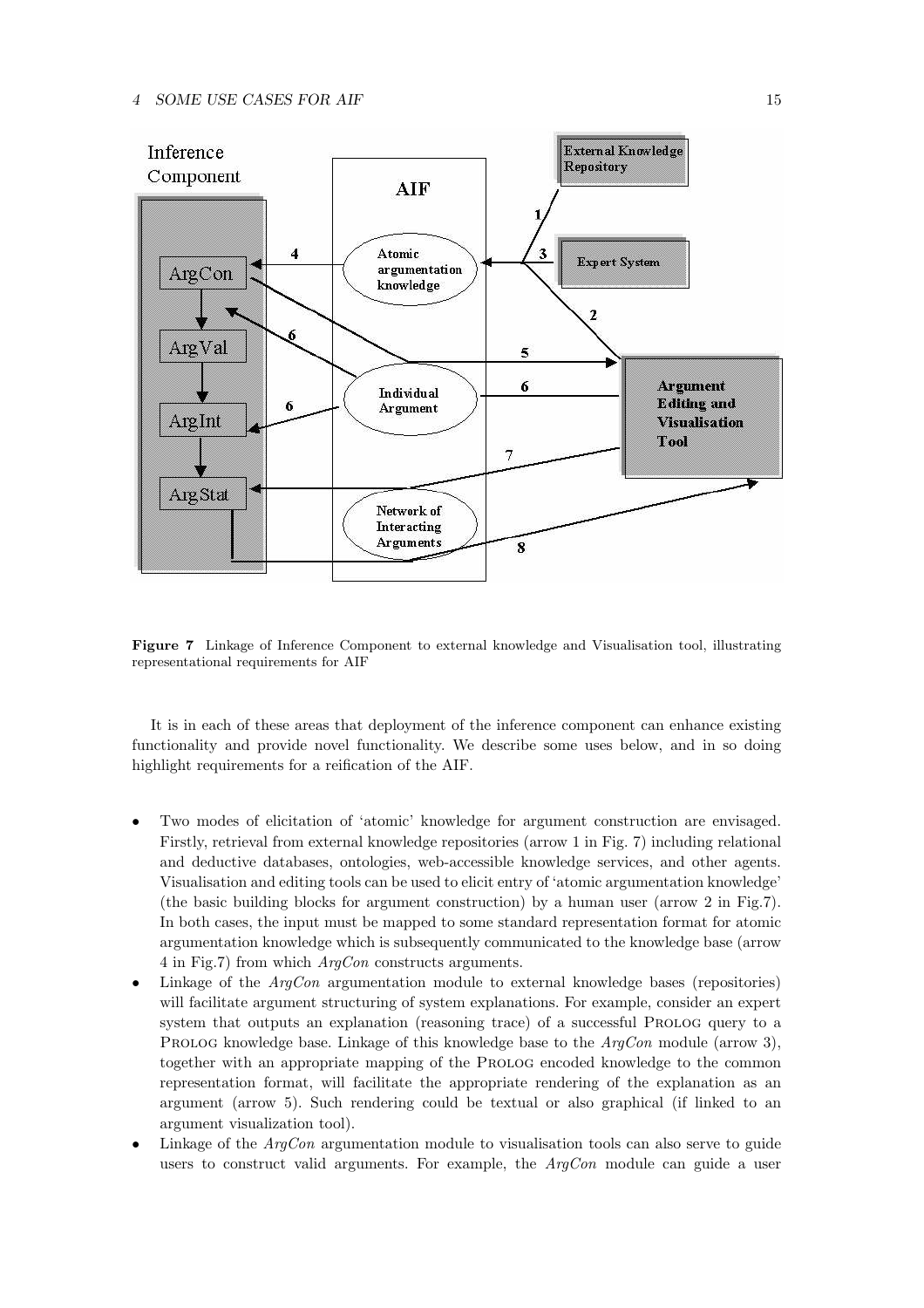(arrow 5) to enter natural language sentences instantiating an informal presumptive argument scheme (arrow 6) of the type described in (Walton 1996).

- The majority of existing tools lack mechanisms for automated evaluation of the dialectical status of the interacting arguments authored by a user (e.g., none implement evaluation of the Dung acceptability of arguments).
- Furthermore, consider that what gives visualisation high utility in an argumentation context is that argumentation is inherently a process (Loui 1998) rather than an instant, static picture. Users can enhance their interaction in this explicit and visual process by rendering visualisation of the algorithmic proofs of acceptability of an argument. These proofs take the form of an argument game between a proponent and opponent  $(e.g.,\sec$  (Cayrol, et al. 2003)) that can be displayed visibly to a user as a tree (arrow 8) in which, as in the case of a Dung framework, links between nodes (arguments) represent attacks. Again, this would require mapping to some representation format that can be provided as an input to the visualisation tool for rendering diagrammatically. Making transparent the workings of the inference component can enable the user to interact, adopting the role of proponent or opponent by submitting further arguments (as well as possibly information describing their strength and interactions with other arguments) as indicated by arrow 6.

# 5 Reifications

In this section we describe three example reifications of the AIF concepts defined in Section 3.2. By 'reification,' we mean a specific syntax, *concretizing* the AIF's abstract definitions, which can be unambiguously serialised and de-serialised for transmission between two communicating participants/software tools exchanging arguments. Note that in general:

- More than one reification may exist.
- Two different reifications may not be interoperable. That is, serializers for one reification may produce output which is not readable by parsers for another. The ontology specified here aims to make translations between reifications possible.
- While individual reifications will each aim to capture the semantics of the concepts defined in the AIF ontologies, they may also be influenced by the semantics of the encoding language used. Hence minor semantic differences as well as syntactic differences may arise.

# 5.1 An example reification of the AIF in the ASPIC project

An important use case identified in Section 4.2 is the ability to communicate an evaluated argument network that can then be unambiguously interpreted by the receiver. This use case also subsumes other use cases such as the ability to represent a single argument tree and argument interactions and has been implemented in the ASPIC prototype inference engine. The engine uses a Prolog-like syntax for users to define strict and defeasible rules and beliefs and query those rules and beliefs using several variations of Dung semantics. The main outputs of the prototype engine are a human-readable diagram for the proof graph of the query and a machine consumable XML document that represents the same graph with some additional context.

An example proof diagram is shown in Fig. 8. The proof shown is associated with the query, 'born USA(herman)?' and the following knowledge base:

```
born_USA (W) <- born_Pennsylvania (W).
speak_German (X) <- speak_PennDutch(X).
born_Pennsylvania (Y) <- speak_PennDutch (Y) 0.8.
\texttt{form\_USA(Z)} \leq \texttt{speak\_German(Z)} \quad 0.9.speak_PennDutch ( herman ).
```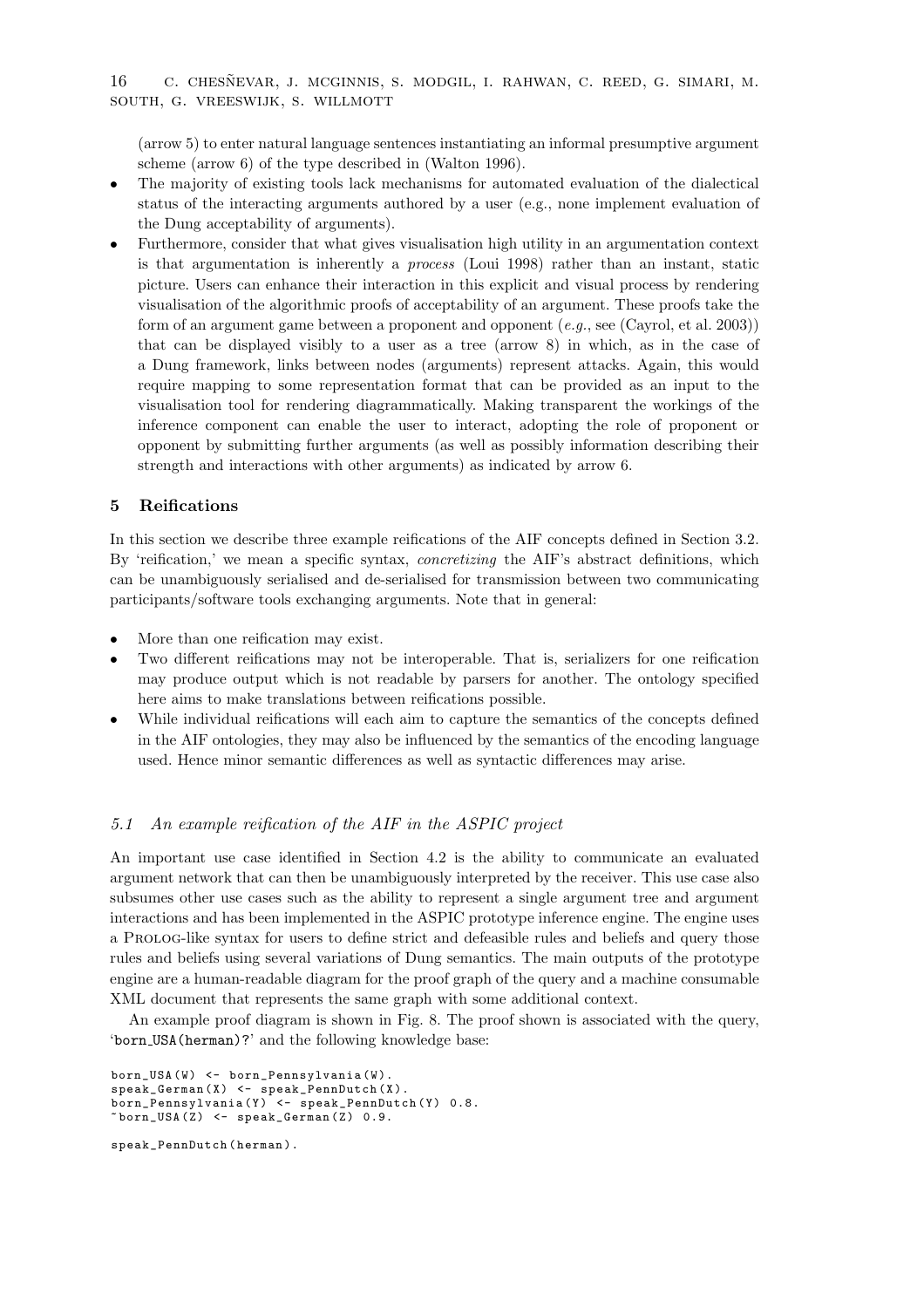#### 5 REIFICATIONS 17



Figure 8 An example inference proof graph as generated by the ASPIC inference prototype. The proof graph is produced after reasoning over the claim 'is Herman born in the USA?'. In this instance, using logical contradiction and defeat based on weakest link argument valuation, the claim is deemed inadmissible.

In the prototype language, defeasibility is indicated with a weight  $(0,1)$ , known as 'degree of belief'. The weight allows an ordering over rules and facts that can be used to compare arguments. Thus the first two rules in the example knowledge base are strict and the last two defeasible, with the fourth one being preferred to the third. The query shown is evaluated using preferred credulous semantics (Dung 1995) and weakest link argument valuation. Other options include grounded semantics, last link valuation, and restricted rebutting (Caminada & Amgoud 2005) where an argument whose top rule is defeasible cannot rebut an argument whose top rule is strict.

Two XML schemas have been defined for ASPIC. The first is a general AIF schema that captures and constrains the minimal schema required for defining an AIF argument graph in XML. The second is a specific schema which extends the first schema with implementation details from the inference engine. A diagram showing the design of the general schema is shown in Fig. 9. It is anticipated that the majority of AIF generators will be able to inherit this schema and extend it for their particular purposes, and this is what has been done for the case of the inference engine schema. One constraint that is not expressible in the current draft of the general schema is that I-nodes may not be directly connected to other I-nodes (via an edge). This constraint would have to be explicitly checked by consumers of this schema, and not captured by schema validation tools alone.

The particular schema for the inference engine extends the general schema in several ways. The context is expanded with details of the generating engine, the knowledgebase, the query options and the result of the query. Information nodes (I-nodes) are extended with a type (rule or fact), a qualifier (degree of belief) and a status (defeated, defeater or admissible). The status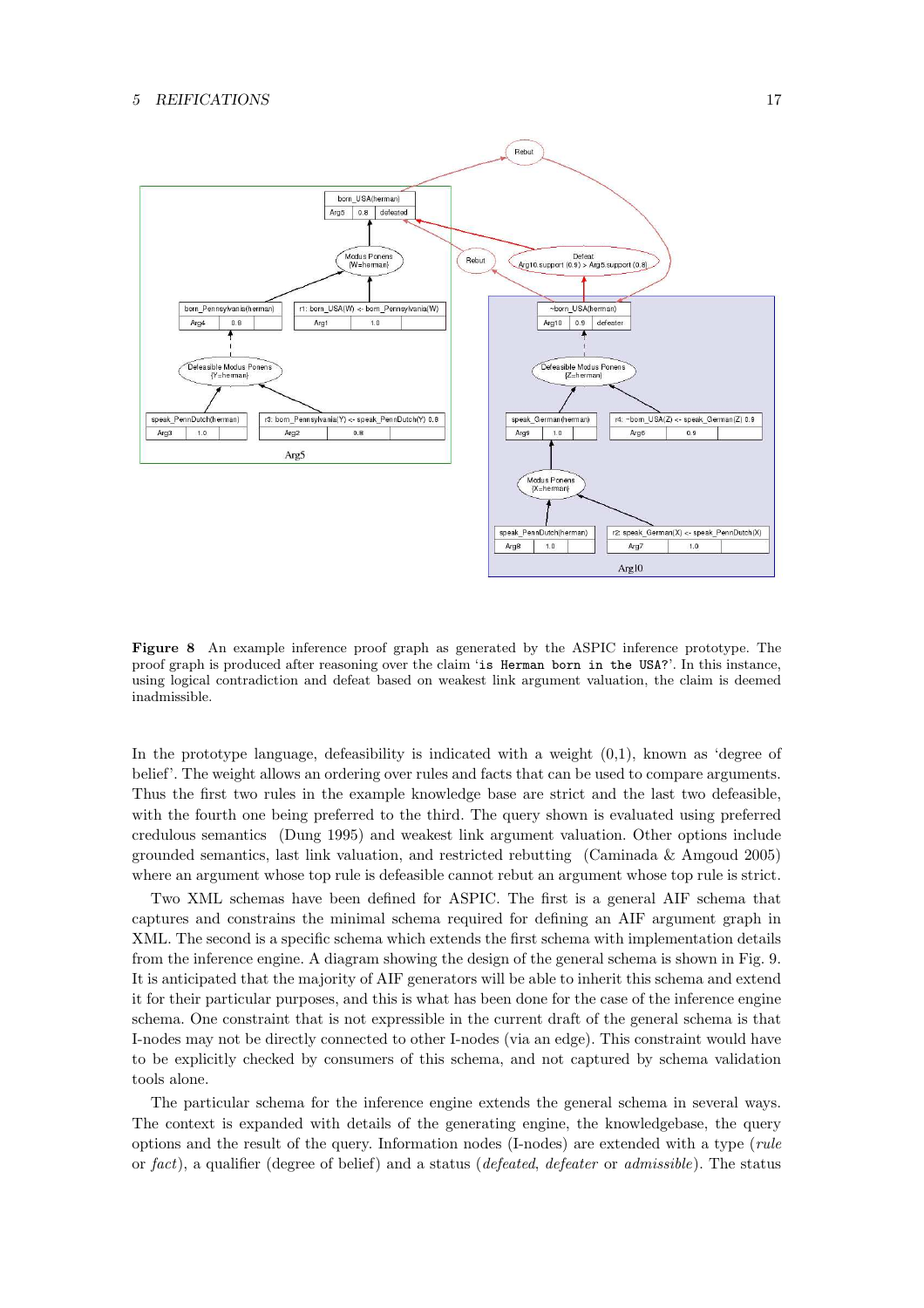18 c. chesnevar, j. mcginnis, s. modgil, i. rahwan, c. reed, g. simari, m. south, g. vreeswijk, s. willmott



Figure 9 Diagrammatic view of the AIF XML schema as drafted for ASPIC. The top level, aif element has four 'container' sub-elements: *context*, *S-nodes*, *I-nodes* and *edges*. These are shown along with unique key and keyref constraints in the left-hand side of the diagram. The right hand side of the diagram indicates the design of the container sub-elements.

attribute allows individual argument trees to be identified because only the top arguments in an argument tree are given a status by the engine. Finally, S-nodes are extended with details of the substitution used to form the grounded claim of an argument in inference scheme application nodes.

### 5.2 An example reification of the AIF in Araucaria

To demonstrate the breadth of the proposed AIF ontology, a second reification will be used to show how our proposal can accommodate a mature extant representation scheme, viz. Araucaria's AML (Reed & Rowe 2004). One of the advantages of exploring the relationship between AML and the AIF is that Araucaria and the other tools that support AML cater for a variety of different theoretical frameworks and approaches. If AML as a whole can be mapped into AIF, then by extension the same applies for these different approaches. We briefly consider here three styles supported by Araucaria. First, the traditional box-and-arrow diagrams that not only characterise formal diagrammatic approaches to argument theory, but that also represent an intuitive and straightforward visual language for back-of-the-envelope style jottings. Second, the influential Toulmin approach (see Section 3.3.2) with a strong jurisprudential and pedagogic heritage. And third, the Wigmore style analysis, used exclusively in legal practice (Wigmore 1913). Though the three approaches differ significantly in their ontological characters, intended audiences, and domains of use, they also share a number of features that has made them amenable to AML-based representation –and that means they form just a subset of what the AIF can represent.

The example shown in Fig. 10 is taken from one of Wigmore's cases, *Hatchett v. Com.*, and shows just a small part of the argument. In summary, the prosecution is trying to show that Y.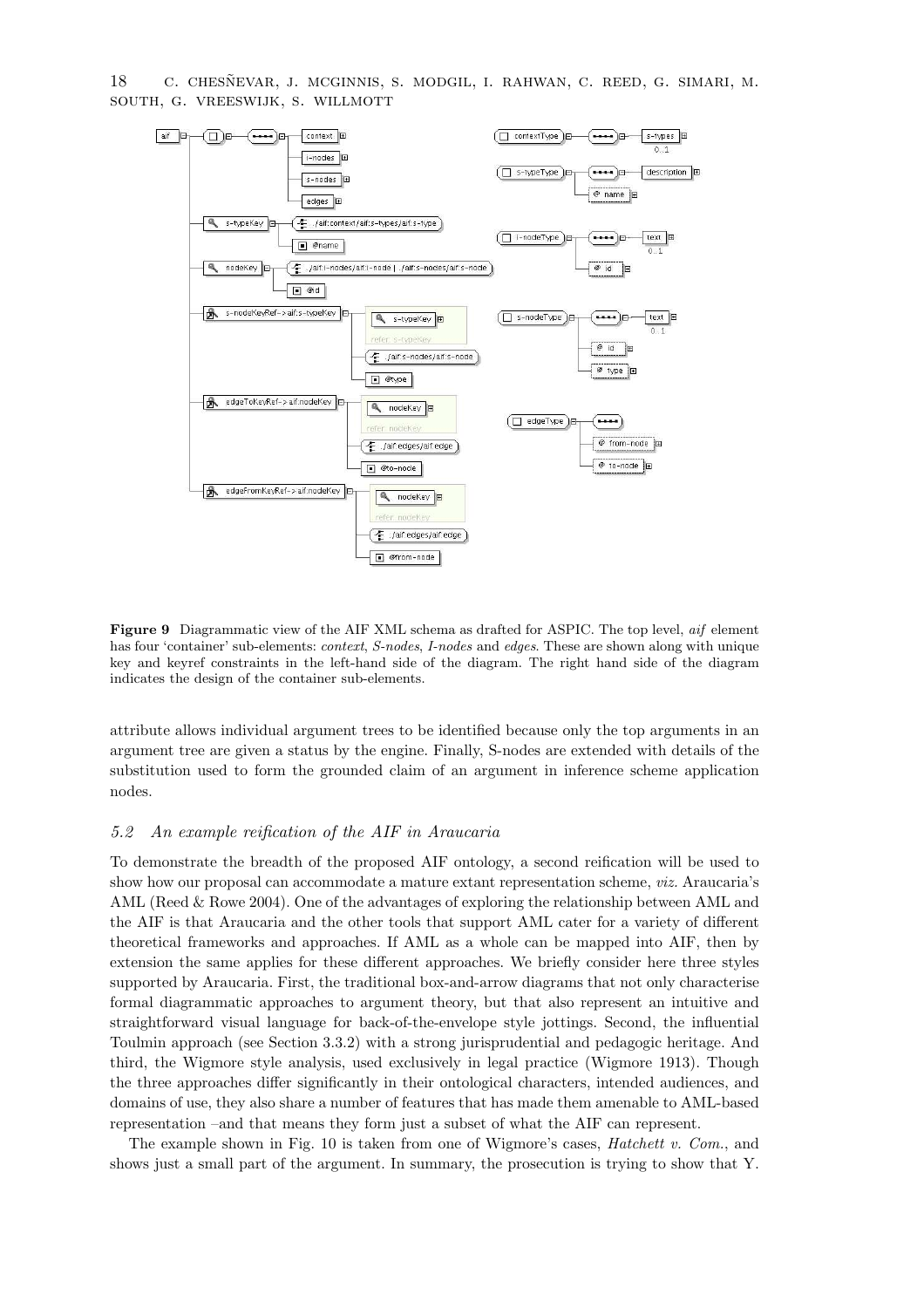

Figure 10 The poison case – Wigmore analysis

died of poison (A). Two lines of argument are provided: the first one is circumstantial, stating that Y. fell dead...and second one is testimonial, based on what Y. said before dying (that the whisky was killing him) (15). The first claim has two witnesses  $(9, 10)$ , the second just one (16). The defence attacks the second witness claim by pointing out the corroborative evidence that the witness is biased (17). The various other marks indicate the strength of relationships between the arguments, and that evidence has been admitted to the jury (the  $\infty$  on boxes 9 and 10).

The same analysis when rendered in Araucaria's box-and-arrow approach is shown in Fig. 11, which emphasises the scheme relationships but does not show different classes of evidence. This approach also highlights that something interesting is going on with the defence's claim of Sallie's bias: it is working to attack the Witness Testimony inference scheme in an undercutting style.

Given the inter-translation between these two versions of the same analysis, we would hope that the AIF version would support either interpretation. As Fig. 11 demonstrates, the AIF ontology handles the underlying structures easily. The probandum (A: Y. died of poison) is supported through two separate S-nodes that embody specific rule applications. The first makes the link from Y's actual death (7). That in turn is supported, through two applications of the witness testimony argumentation scheme, by two individual accounts of his death (9, 10). The other line of support for A is from the application of a rule that links from the premise  $(15)$  (that Y. himself declared that the whisky was killing him). That premise in turn is supported through an application of the witness testimony scheme which is founded upon testimony evidence (16). However, there is an application of a conflict definition that undermines (or, specifically, undercuts) the application of the witness testimony scheme, founded upon the bias of the witness (17). This offers a clear example of how conflict definitions function to encapsulate the critical questions associated with a particular presumptive argumentation scheme (Walton 1996).

This AIF representation includes structural information, some of which is explicit in the boxand-arrow diagram, and some of which in the Wigmore analysis. The only information that is lost (such as the fine-grained analysis of evidence types provided in the Wigmore framework) can be re-introduced as values on node attributes in a Wigmore (or legalistic) extension to the core ontology.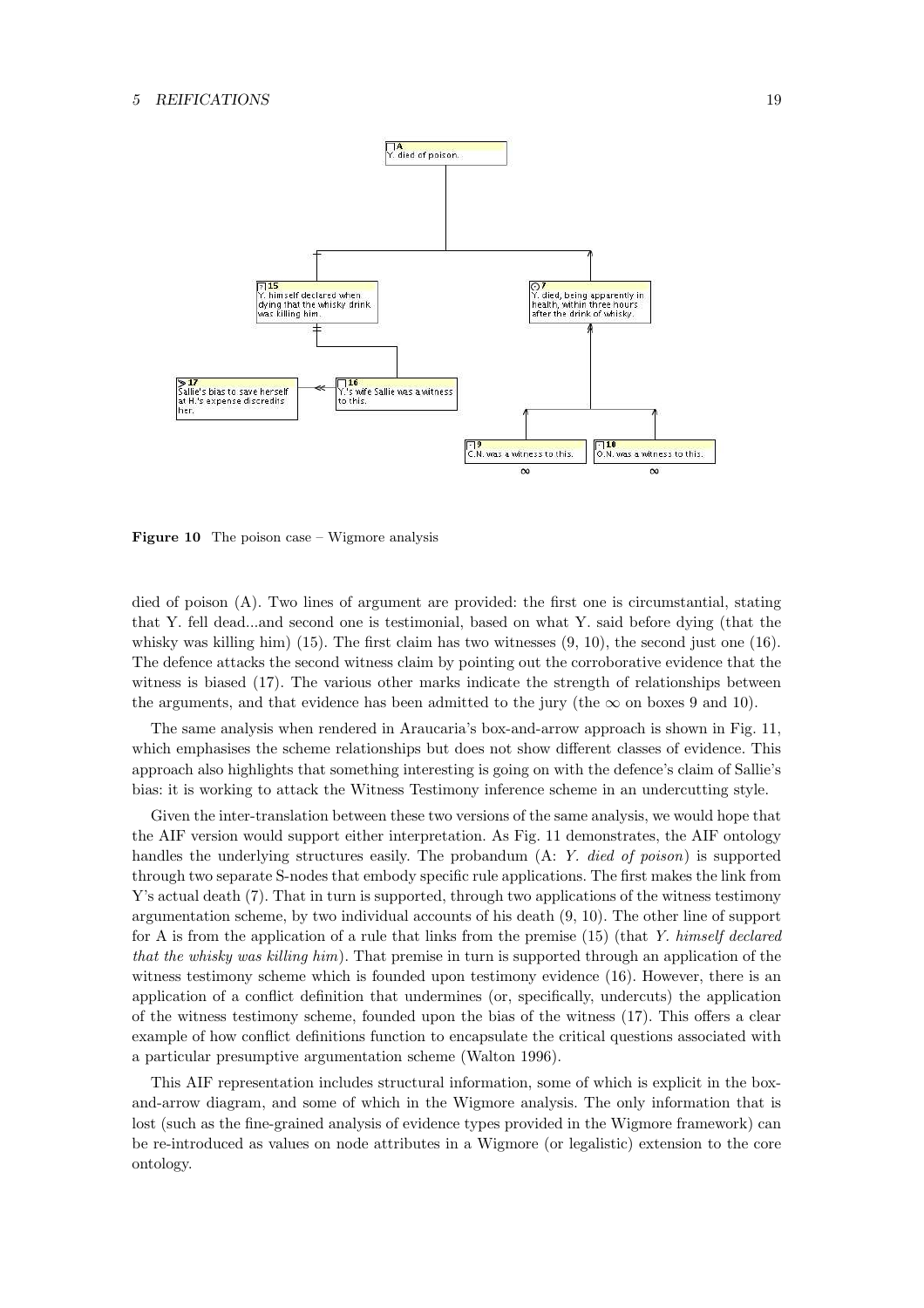

Figure 11 The poison case – Standard analysis

### 5.3 An example reification of the AIF in RDF Schema/RDF

The reification of the AIF reported in this sub-section is an attempt to exploit the potential of Semantic Web technology (Antoniou & van Harmelen 2004) in argument representation and processing. The Semantic Web effort, led by Tim Berners-Lee, attempts to create a universal medium for information exchange by giving computer-understandable meaning (semantics) to the content of documents on the World Wide Web. Particularly useful for the context of the Semantic Web is the Resource Description Framework  $(RDF)^{13}$  which provides a general framework for describing Internet resources. RDF defines a resource as any object that is uniquely identifiable by an Uniform Resource Identifier (URI). Properties (or attributes) of resources are defined using an object-attribute-value triple, called a *statement*.<sup>14</sup> RDF statements can be represented as 3tuples, as directed graphs, or using a standard XML-based syntax. Unlike XML, which describes document models in directed-tree-based nesting of elements, RDF's model is based on arbitrary graphs, which are better suited for creating conceptual domain models. That way, RDF can provide a more concise way of describing rich semantic information about resources. As a result, more efficient representation, querying and processing of domain models become possible.

RDF Schema  $(RDFS)^{15}$  is an (ontology) language for specifying vocabularies in RDF using terms described in the RDF Schema specification. RDFS provides mechanisms for describing characteristics of resources, such as the domains and ranges of properties, classes of resources, or class taxonomies. RDFS (vocabulary specifying) statements are themselves described using RDF triples. Recently (Rahwan & Sakeer 2006), we have first specified the AIF core ontology in RDFS using the Protégé ontology development environment.<sup>16</sup> For example, the following RDFS code declares the class PA-Node and states that it is a sub-class of the class S-Node.

```
<rdfs:Class rdf:about="&kb;PA_Node" rdfs:label="PA_Node">
  <rdfs:subClassOf rdf:resource="&kb;S-Node"/>
\langle \text{rdfs:Class}\rangle
```

```
13http://www.w3.org/RDF/
```

```
14Sometimes, an attribute is referred to as a property or a slot.
```

```
15http://www.w3.org/TR/rdf-schema/
```

```
16http://protege.stanford.edu/
```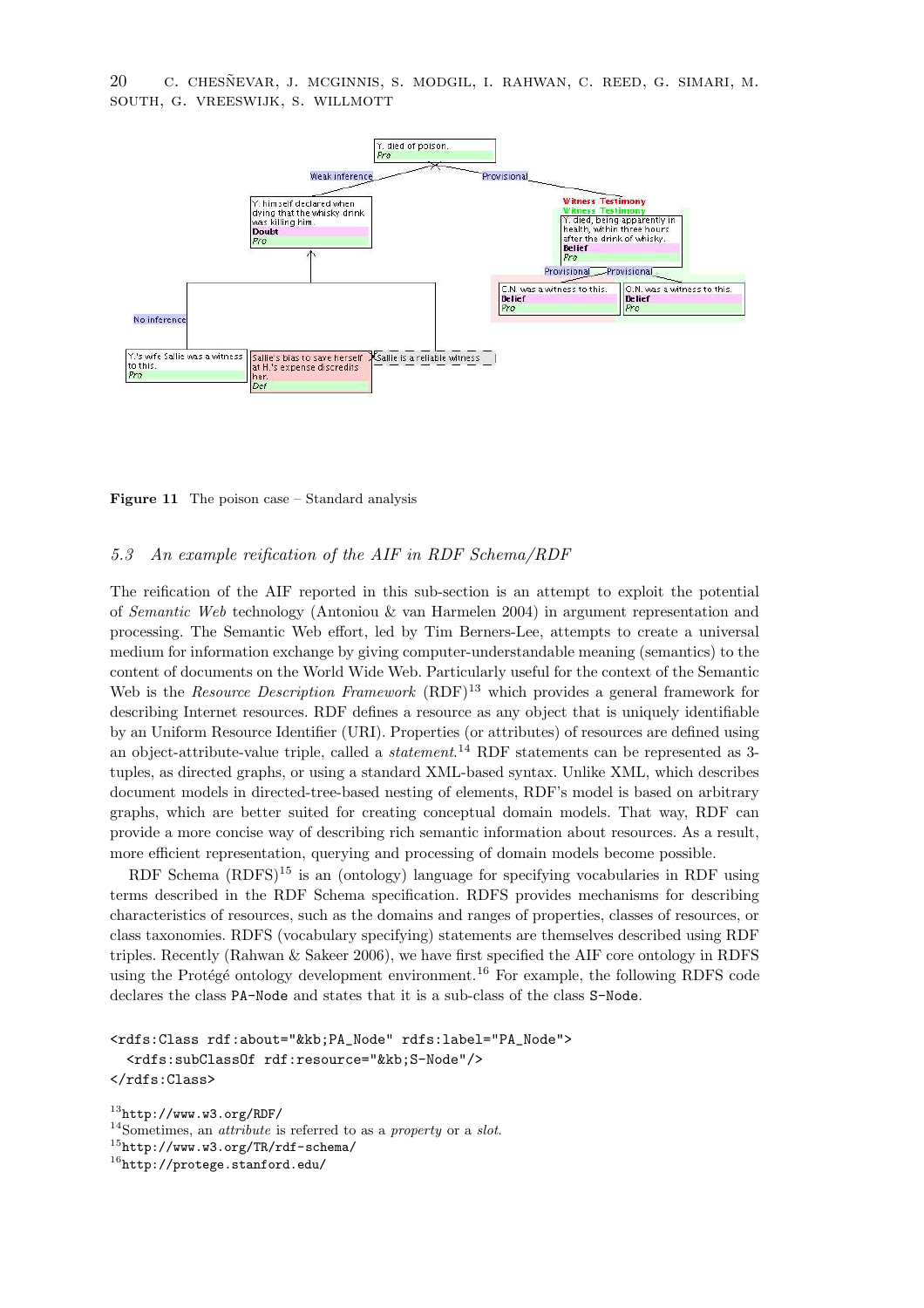

Figure 12 Toulmin argument class hierarchy in RDF Schema as an extension of the AIF ontology

Next, the following elements from Toulmin's scheme were introduced as I-Nodes: claim, data, backing, rebuttal, and qualifier. All these elements represent passive declarative knowledge. Toulmin's warrant was expressed as an RA-Node, since it holds part of the argument together, namely the data nodes and the claim. Similarly, we introduced two other types of RA-Nodes: Rebuttal-Application nodes (used to link rebuttal nodes to claims) and Qualifier-Application nodes (used to link qualifier nodes to claims). The resulting ontology is represented in Fig. 12.

Note that the concept ToulminArgument is a standalone concept. Instances of this concept will stand for complete arguments expressed in Toulmin's scheme. Such instances must therefore refer to instances of the various elements of the scheme. The ontology imposes a number of restrictions on these elements and their interrelationships. In particular, each Toulmin argument must contain exactly one claim, exactly one warrant, exactly one qualifier, at least one backing, and at least one data element. The following RDFS code declares the property claim which links instances of ToulminArgument to instances of type Claim, and states that each ToulminArgument must be linked to exactly one Claim:

```
<rdf:Property rdf:about="&kb;claim"
   a:maxCardinality="1"
   a:minCardinality="1"
   rdfs:label="claim">
 <rdfs:domain rdf:resource="&kb;ToulminArgument"/>
 <rdfs:range rdf:resource="&kb;Claim"/>
</rdf:Property>
```
In our ontology, we defined various types of edges to capture every type of edge, such as those that emanate from backing nodes to warrant nodes, those from warrants to claims, and so on. Note that according to our proposal a single claim node can belong to multiple instances of Toulmin arguments. Thus, for example, a single claim may be supported by multiple arguments. Moreover, a single data node could contribute to multiple unrelated claims. The RDF graph model enables such flexibility.

With the ontology in place, it is now possible to create instances of the Toulmin argument scheme in RDF. Figure 13 shows an instance representing the argument mentioned above for justifying the war on an imaginary country called Irat.

In the Figure, we distinguished S-Nodes by dotted boxes although from they are treated the same from the point of view of RDF processing.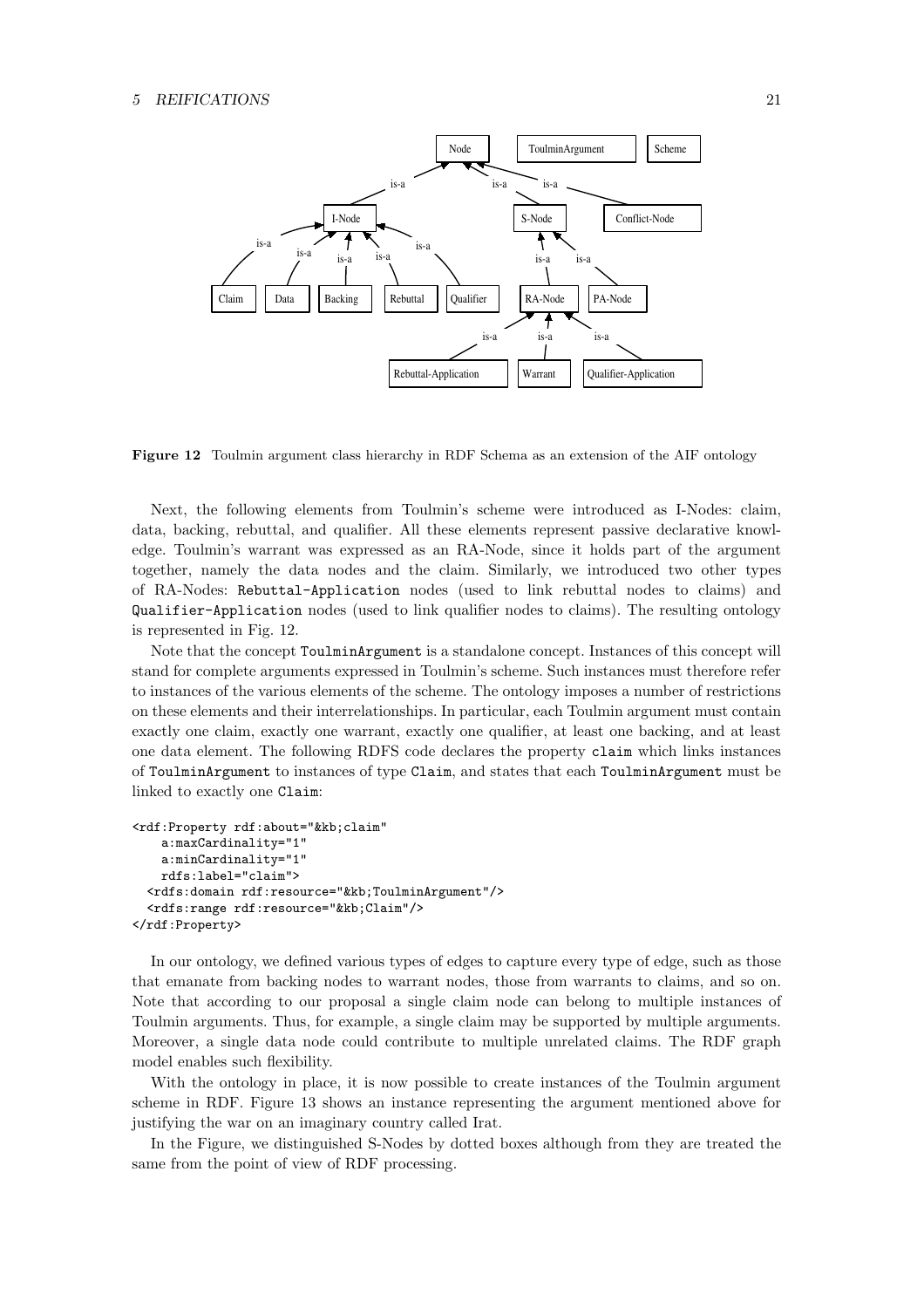

Figure 13 RDF graph for a Toulmin argument claiming that war on Irat is justified

Our ultimate aim is to provide an infrastructure for publishing semantically annotated arguments on the Semantic Web using a language that is semantically rich and amenable to machine processing. The choice of RDF as a representation language was motivated by its expressive power and the availability of tools for navigating and processing RDF statements.

In order to test our idea, we uploaded the argument instances on an installation of Sesame:<sup>17</sup> an open source RDF repository with support for RDF Schema inferencing and querying. Sesame can be deployed on top of a variety of storage systems (relational databases, in-memory, filesystems, keyword indexers, etc.), and offers a large set of tools to developers to leverage the power of RDF and RDF Schema, such as a flexible access API, which supports both local and remote access, and several query languages, such as RQL and SeRQL. Sesame itself was deployed on the Apache Tomcat server, which is essentially a Java servlet container.

We have written a number of queries to demonstrate the applicability of our approach. The following query retrieves all warrants, data and backings for the different arguments in favour of the claim "War on Irat justified."

```
select WARRANT-TEXT, DATA-TEXT, BACKING-TEXT
from {WARRANT} kb:scheme-edge-warrant-to-claim {CLAIM},
     {WARRANT} kb:text {WARRANT-TEXT},
     {DATA} kb:data-edge-data-to-warrant {WARRANT},
     {DATA} kb:text {DATA-TEXT},
     {BACKING} kb:data-edge-backing-to-warrant {WARRANT},
     {BACKING} kb:text {BACKING-TEXT},
     {CLAIM} kb:text {CLAIM-TEXT}
where
     CLAIM-TEXT like "War in Irat justified"
using namespace kb = http://protege.stanford.edu/kb#
```
The output of the above query returned by Sesame will be the following:

| WARRANT-TEXT     | DATA-TEXT                                                                            | BACKING-TEXT  |
|------------------|--------------------------------------------------------------------------------------|---------------|
|                  | Countries with WMD's $\parallel$ There are WMD's in $\parallel$ Countries with WMD's |               |
| must be attacked |                                                                                      | are dangerous |

<sup>17</sup>http://www.openrdf.org/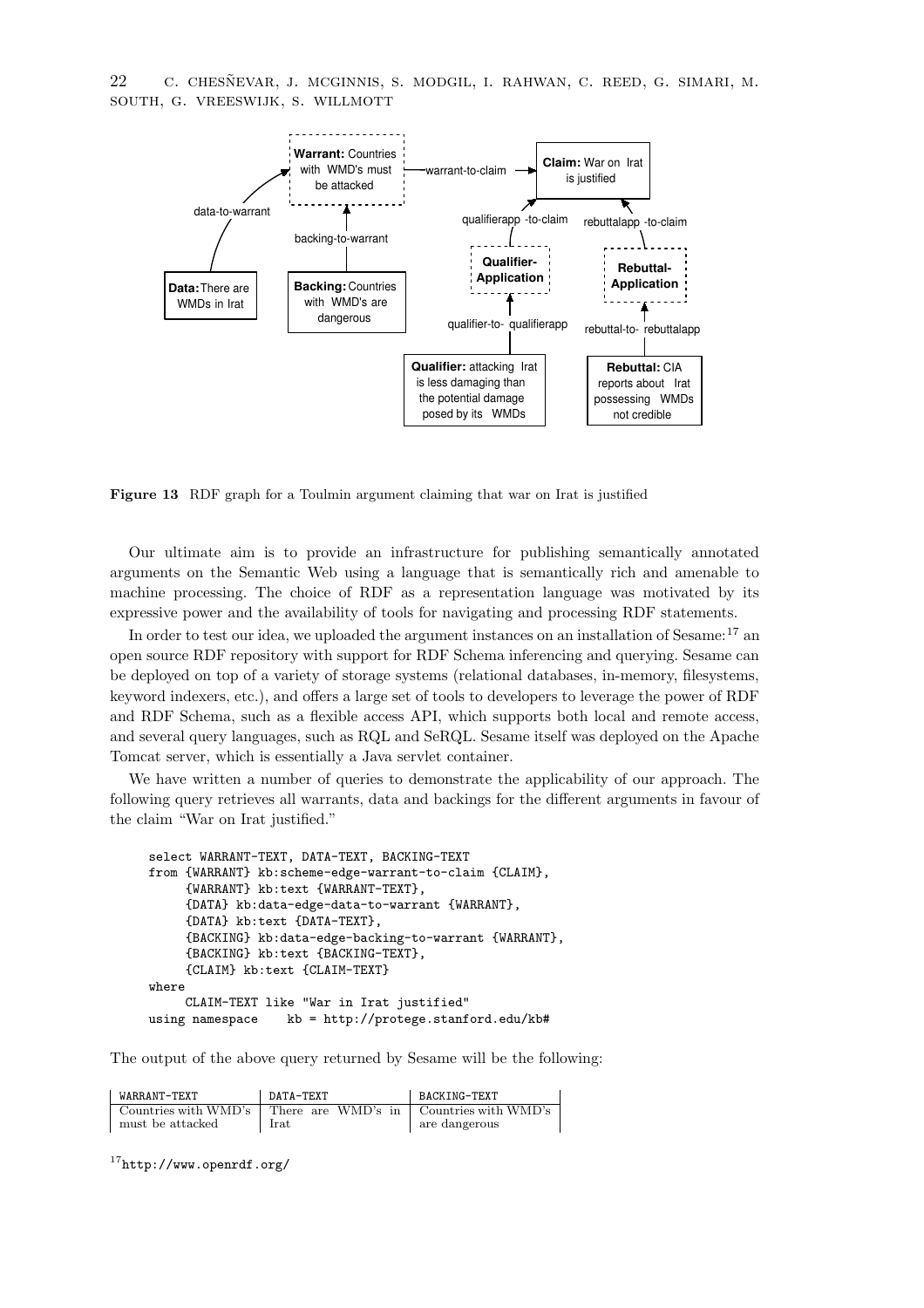Query results can be retrieved via Sesame in XML for further processing. In this way, we could build a more comprehensive system for navigating argument structures through an interactive user interface that triggers such queries.

#### 6 Conclusions and Open Issues

As discussed in Section 1, our AIF proposal aims at overcoming two major limitations present in currently available argument mark-up languages. On the one hand, existing argument mark-up languages are tailored to be used with a specific tool rather than for facilitating inter-operability of arguments among a variety of tools. On the other hand, these languages are primarily aimed at enabling users to structure arguments through diagrammatic linkage of natural language sentences rather than using formal logical statements. These limitations constitute a significant hindrance to the development and practical deployment of argumentation systems, mainly because of the lack of a shared, agreed notation or "interchange format" for argumentation and arguments.

In order to solve this problem we have developed a draft specification for an Argument Interchange Format intended for representation and exchange of data between various argumentation tools and multi-agent reasoning and communication structures. The development of such an AIF is a highly challenging endeavor, as it requires providing an abstract model for capturing different features from a number of different scientific areas (such as argumentation theory, multiagent systems, and non-classical logics). In this context, it must be remarked that our proposal is a 'consensus' abstract model emerged from joint work among researchers from these different areas rather than a fully fledged proposal. Further, as noted in Section 3.2.5, the current model may well not capture all types of argumentation that are of interest. Specific significant open issues which arose during discussion included:

- 1. Currently no distinction is being made for AIF formalisms which might be used in GUI/Tool import-export type application and those which might be used in agent-to-agent communication. While the core concepts may be the same it remains an open issue as to whether one format can really adequately cover both cases.
- 2. Given the potential richness of the communication concepts ontology it remains an open issue as to how close to generic Agent Communication Languages (ACLs – such as FIPA-ACL, KQML, etc.) AIF definitions may get. This affects possible re-use of ACL concepts and/or overlaps with them and/or worries about tractability issues concerning ACL semantics and consequently the semantics of the concepts defined here.
- 3. How should the community of users around the AIF organize themselves to agree on core concepts and extensions?
- 4. How should reifications be generated in detail from high level concepts (e.g. development of specific RDF / XML schemas or other syntax forms?

We think that future research for enhancing our current AIF proposal should aim at providing appropriate answers for some of these open issues. In this respect, contributions, suggestions and comments from other researchers interested in standardising an AIF are welcome. Finally, it must be remarked that this article is focused on presenting the final conclusions of our joint research work as a draft specification. A longer version of this document (containing initial inputs, previous versions and a discussion forum) for feedback can be found on the AIF website at http://x-opennet.org/aif/.

#### Acknowledgements

Support is gratefully acknowledged from Agentlink  $III^{18}$  and the ASPIC project (FP6-IST- $002307$ <sup>19</sup> (both funded by the European Comission), as well as from Ramón y Cajal Program

```
18http://www.agentlink.org
19http://www.argumentation.org
```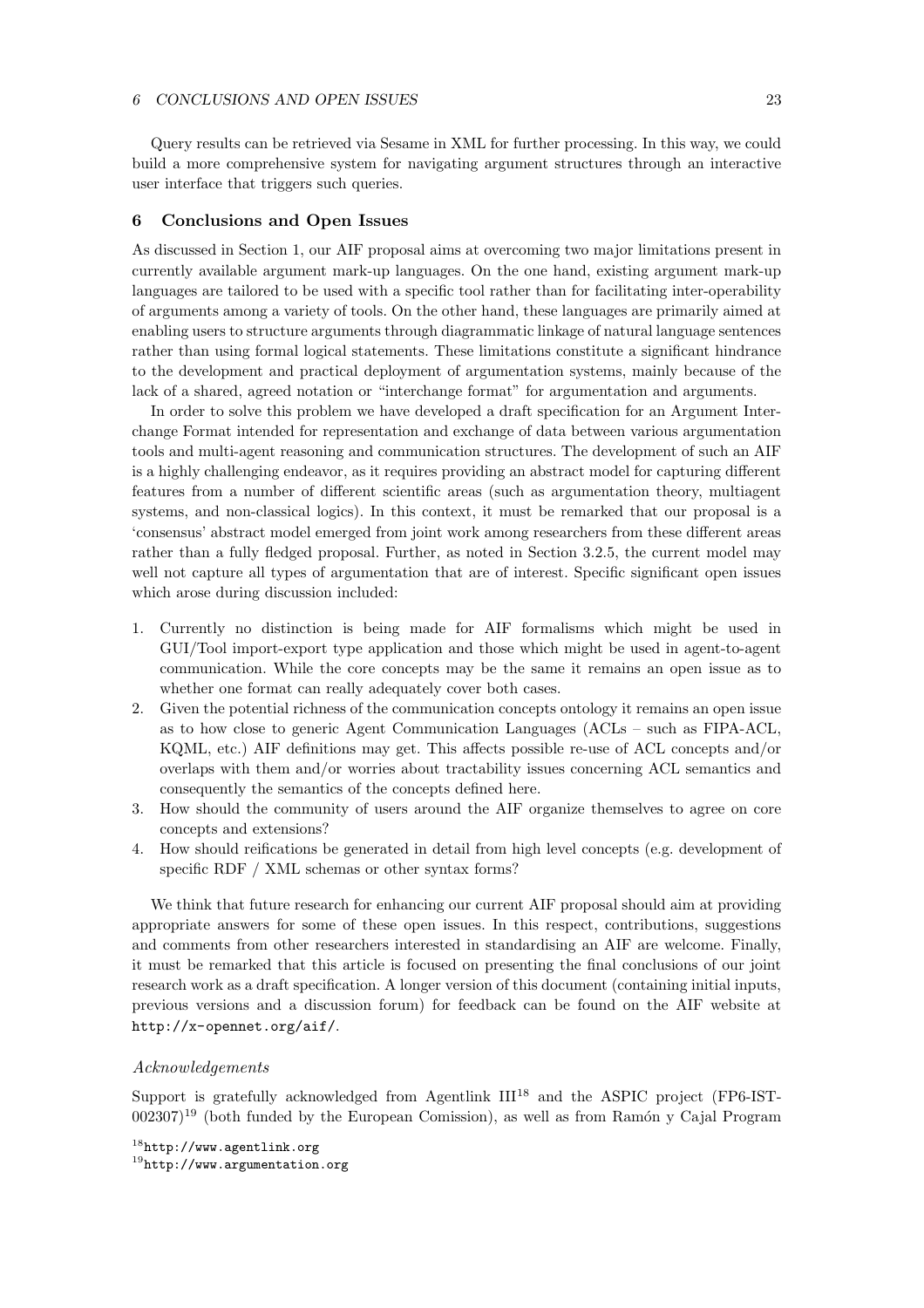(MCyT, Spain), from Spanish Projects TIC2003-00950, TIN2004-07933-C03-01/03 and TIN2004- 07933-C03-03, and from CONICET (Argentina). Additional inputs and contributions are also gratefully acknowledged from all of the following: Leila Amgoud, Trevor Bench-Capon, Jamal Bentahar, Ivan Bratko, Martin Caminada, Sylvie Doutre, John Fox, Dan Grecu, David Hitchcock, Tsakou Ioanna, Paul Krause, Nicolas Maudet, Peter McBurney, Maxime Morge, Martin Mozina, Simon Parsons, Henri Prade, Henry Prakken, Glenn Rowe, Dave Robertson, Michael Rovatsos, Carles Sierra, Simon Wells, and Michael Wooldridge.

While efforts have been made to reach a consensus on the content of this document, it is important to note that it remains the integration of a wide range of inputs, and hence the final result may not necessarily reflect the opinion of everybody who contributed – authorship or being listed as contributor does not necessarily imply complete agreement with the text.

## References

- L. Amgoud & C. Cayrol (2002). 'A Reasoning Model Based on the Production of Acceptable Arguments'. Annals of Mathematics and Artificial Intelligence 34(1–3):197–215.
- G. Antoniou & F. van Harmelen (2004). A Semantic Web Primer (Cooperative Information Systems). MIT Press, Cambridge MA, USA.
- T. J. M. Bench-Capon (1997). 'Argument in Artificial Intelligence and Law'. Artificial Intelligence and Law  $5(4):249-261$ .
- T. J. M. Bench-Capon & G. Staniford (1995). 'PLAID: proactive legal assistance'. In Proceedings of the fifth international conference on Artificial intelligence and law, pp. 81–88. ACM Press.
- M. Caminada & L. Amgoud (2005). 'An Axiomatic Account of Formal Argumentation'. In Proc. of the Twentieth National Conference on Artificial Intelligence and the Seventeenth Annual Conference on Innovative Applications of Artificial intelligence, Menlo Park, Calif. AAAI Press.
- D. Carbogim, et al. (2000). 'Argument-based applications to knowledge engineering'. Knowledge Engineering Review  $15(2):119-149$ .
- C. Cayrol, et al. (2003). 'On Decision Problems related to the preferred semantics for argumentation frameworks'. Journal of Logic and Computation 13(3):377–403.
- C. Chesñevar, et al. (2006). 'Argument-Based Critics and Recommenders: A Qualitative Perspective on User Support Systems'. Data & Knowledge Engineering 59(2):293–319.
- C. I. Chesnevar, et al. (2000). 'Logical models of arguments'. ACM Computing Surveys 32(4):337–383.
- J. Conklin & M. L. Begeman (1988). 'gIBIS: a hypertext tool for exploratory policy discussion'. ACM transactions on office information systems 6(4):303–331.
- P. M. Dung (1995). 'On the Acceptability of Arguments and its Fundamental Role in Nonmonotonic Reasoning, Logic Programming and n-Person Games'. Artificial Intelligence 77(2):321–358.
- M. Elhadad (1995). 'Using Argumentation in Text Generation'. Journal of Pragmatics 24:189–220.
- L. Emmet & G. Cleland (2002). 'Graphical Notations, Narratives and Persuasion: a Pliant Systems Approach to Hypertext Tool Design'. In HYPERTEXT 2002, Proceedings of the 13th ACM Conference on Hypertext and Hypermedia, June 11-15, 2002, University of Maryland, College Park, MD, USA, pp. 55–64, New York, USA. ACM Press.<br>FIPA (2001). 'Communicative Act Libra
- FIPA (2001). 'Communicative Act Library Specification'. Tech. Rep. XC00037H, Foundation for Intelligent Physical Agents.
- A. J. García & G. R. Simari (2004). 'Defeasible Logic Programming: An Argumentative Approach'. Theory and Practice of Logic Programming 4(1):95–138.
- T. F. Gordon & N. Karacapilidis (1997). 'The Zeno argumentation framework'. In Proceedings of the Sixth International Conference on AI and Law, pp. 10–18, New York, NY, USA. ACM Press.
- C. L. Hamblin (1970). Fallacies. Methuen, London, UK.
- A. Kakas & P. Moraitis (2003). 'Argumentation Based Decision Making for Autonomous Agents'. In Proc. 2nd International Joint Conference on Autonomous Agents and Multi-Agent Systems  $(AAMAS'03)$ , pp. 883–890.
- P. A. Kirschner, et al. (eds.) (2003). Visualizing Argumentation: Software Tools for Collaborative and Educational Sense-Making. Springer-Verlag, London.
- R. Loui, et al. (1997). 'Progress on Room 5: A testbed for public interactive semi-formal legal argumentation'. In Proceedings of the Sixth International Conference on Artificial Intelligence and Law, pp. 207–214, New York. ACM Press.
- R. P. Loui (1998). 'Process and Policy: Resource-Bounded Nondemonstrative Reasoning'. Computational Intelligence: An International Journal 14:1–38.
- N. Maudet & B. Chaib-draa (2002). 'Commitment-based and dialogue-game based protocols: new trends in agent communication languages'. The Knowledge Engineering Review  $17(2):157-179$ .